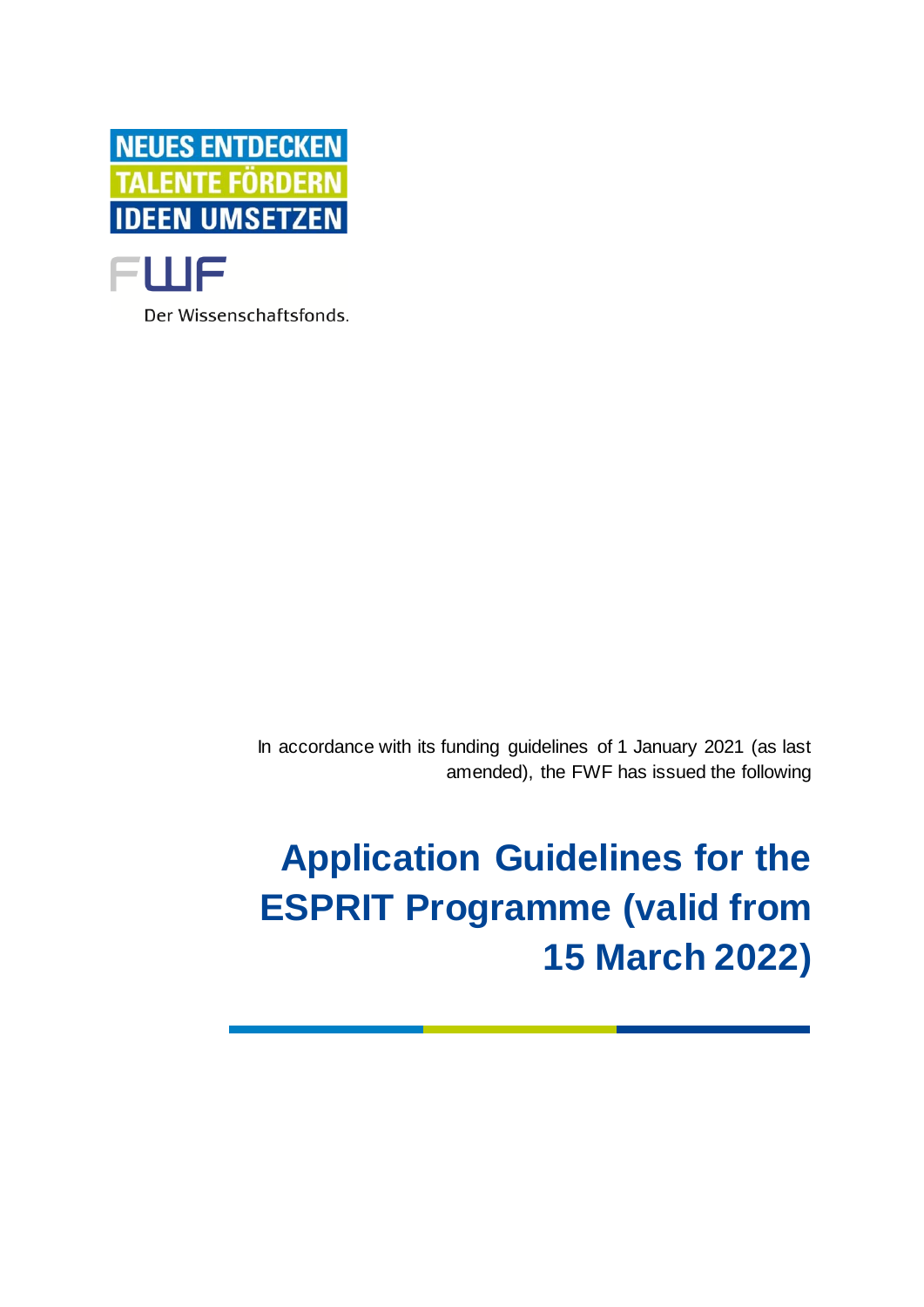

# **Table of contents**

| 1 <sub>1</sub> |                                                                       |                                                                            |                                                                |  |  |
|----------------|-----------------------------------------------------------------------|----------------------------------------------------------------------------|----------------------------------------------------------------|--|--|
|                | 1.1.                                                                  |                                                                            |                                                                |  |  |
|                | 1.2.                                                                  |                                                                            |                                                                |  |  |
|                | 1.3.                                                                  |                                                                            |                                                                |  |  |
|                |                                                                       |                                                                            | 1.3.1. Can several applications be submitted simultaneously? 4 |  |  |
|                | 1.4.                                                                  |                                                                            |                                                                |  |  |
|                | 1.5.                                                                  |                                                                            |                                                                |  |  |
|                |                                                                       | 1.5.1.                                                                     |                                                                |  |  |
|                |                                                                       | 1.5.2.                                                                     |                                                                |  |  |
|                |                                                                       | 1.5.3.                                                                     |                                                                |  |  |
|                | 1.6.                                                                  |                                                                            |                                                                |  |  |
|                |                                                                       | 1.6.1.                                                                     |                                                                |  |  |
|                |                                                                       | 1.6.2.                                                                     |                                                                |  |  |
|                |                                                                       | 1.6.3.                                                                     |                                                                |  |  |
|                |                                                                       | 1.6.4.                                                                     |                                                                |  |  |
| 2.             |                                                                       |                                                                            |                                                                |  |  |
|                |                                                                       |                                                                            |                                                                |  |  |
|                |                                                                       | 2.1.1.                                                                     |                                                                |  |  |
|                |                                                                       | 2.1.2.                                                                     |                                                                |  |  |
|                |                                                                       | 2.1.3.                                                                     |                                                                |  |  |
|                |                                                                       | 2.1.4.                                                                     |                                                                |  |  |
|                |                                                                       |                                                                            |                                                                |  |  |
|                |                                                                       | 2.2.1.                                                                     |                                                                |  |  |
|                |                                                                       | 2.2.2.                                                                     |                                                                |  |  |
|                |                                                                       | 2.2.3.                                                                     |                                                                |  |  |
|                |                                                                       | 2.2.4.                                                                     |                                                                |  |  |
|                |                                                                       |                                                                            |                                                                |  |  |
|                |                                                                       | 2.3.1.                                                                     |                                                                |  |  |
|                |                                                                       | 2.3.2.                                                                     |                                                                |  |  |
|                | 2.4.                                                                  |                                                                            |                                                                |  |  |
|                | 2.5.                                                                  |                                                                            |                                                                |  |  |
| 3.             |                                                                       |                                                                            |                                                                |  |  |
| 4.             |                                                                       | Compliance with legal requirements and standards of research integrity  18 |                                                                |  |  |
| 5.             |                                                                       |                                                                            |                                                                |  |  |
|                | Annex 1: Notes and questions for reviewers in the ESPRIT programme 20 |                                                                            |                                                                |  |  |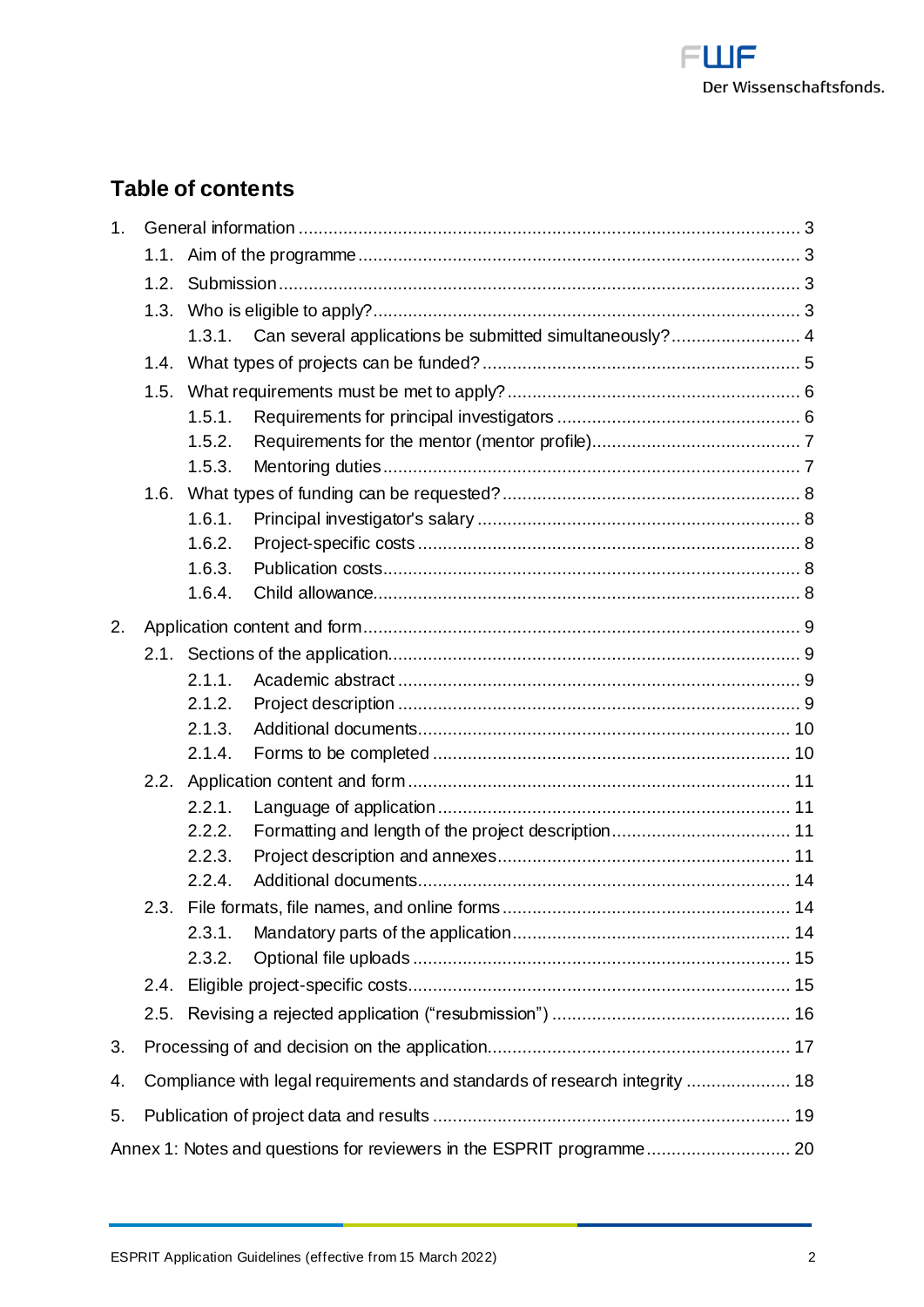

# <span id="page-2-0"></span>**1. General information**

# <span id="page-2-1"></span>**1.1. Aim of the programme**

The ESPRIT (Early-Stage Programme: Research, Innovation, Training) aims to foster the career development of researchers from all disciplines at the beginning of their academic career who wish to carry out an independent research project at an Austrian research institute. The principal investigator will be supported in their skills and career development by a mentor.

The objectives of ESPRIT are

- to promote excellent, innovative research,
- to retain, attract, and win back outstanding researchers and thus strengthen Austrian research institutes,
- to support outstanding women researchers,
- to promote career and skills development (develop/establish own research profile based on an independent research project),
- to enhance career prospects (boost competitiveness through publications, collaborations, and increased visibility).

The FWF places particular emphasis on the promotion of women: female ESPRIT principal investigators benefit from additional measures for women for the purpose, among others, of improving the visibility of successful women researchers and their networking, as well as from the provision of child allowances, if applicable, as additional funding. Furthermore, the FWF plans to award at least half of the projects in the programme to female principal investigators (see als[o Section 3.](#page-16-0)).

# <span id="page-2-2"></span>**1.2. Submission**

There are no deadlines; applications can be submitted on a rolling basis. Applications must be submitted exclusively online via the electronic application porta[l elane](https://elane.fwf.ac.at/). The project funding is administered through the research institution (PROFI); therefore, the application must be submitted by both the principal investigator and the responsible research institution. All the forms required for the application must be filled in online; the other documents such as the project description (incl. annexes) and the additional documents must be uploaded as separate files. For additional information, see the ['User manual –](https://elane.fwf.ac.at/wicket/resource/org.apache.wicket.Application/QuickReference_en-ver-BEBE0AE980D9E3AAD9C10DE9C2B99684.pdf) elane'.

# <span id="page-2-3"></span>**1.3. Who is eligible to apply?**

All Austrian **research institutions** are eligible to apply. The application must be submitted together by the principal investigator and the research institution where the project is to be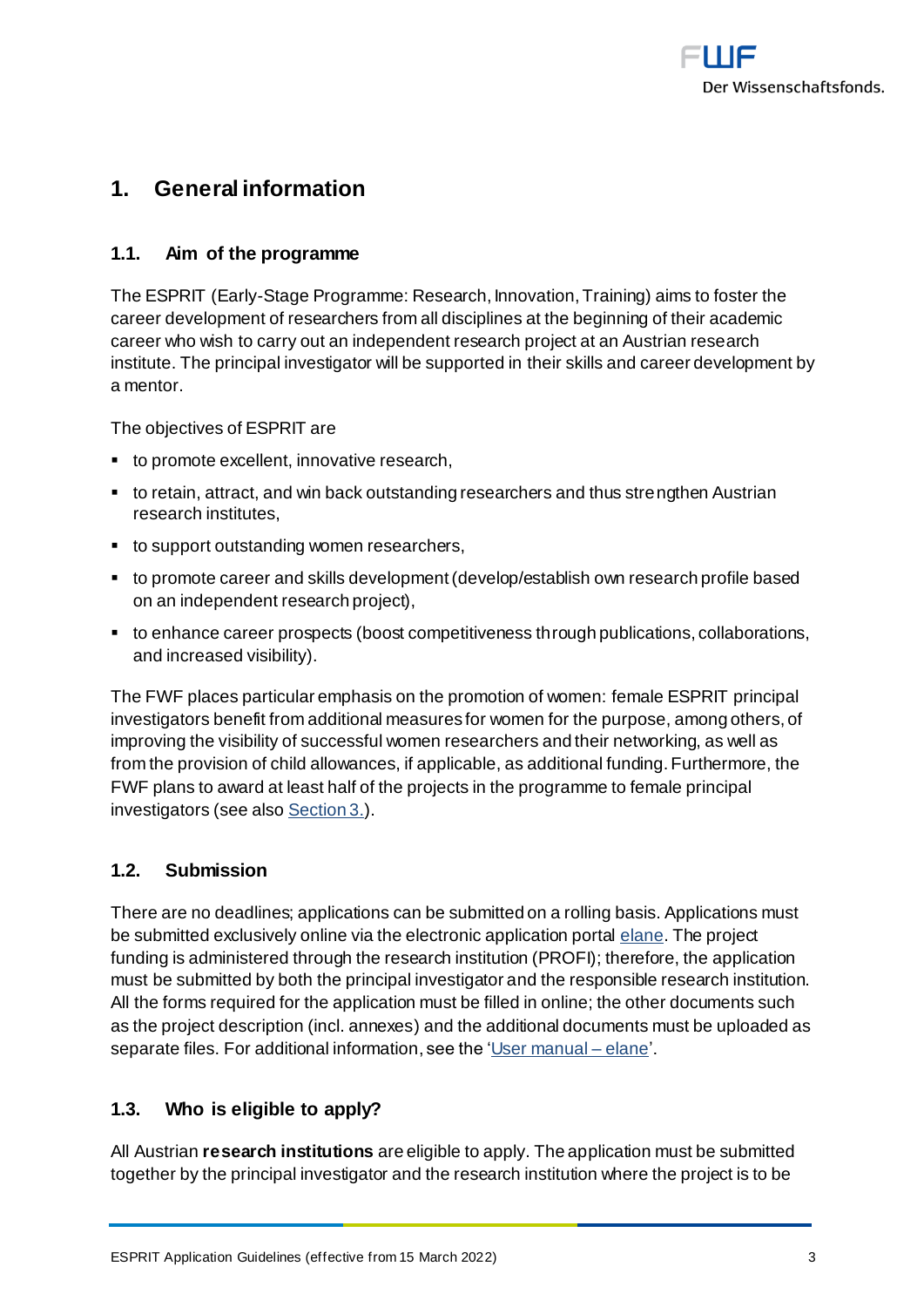

carried out. The project must be carried out in Austria or under the auspices of an Austrian research institution at which the principal investigator works. Project-related stays abroad, for instance, for field research, can be scheduled and must be included in the project description.

The ESPRIT programme is addressed to highly qualified postdocs of all disciplines from Austria and abroad at the beginning of their academic career (see also the requirements in [Section 1.5.1.](#page-5-1)). Since the funding of female researchers is an explicit goal of this programme, the research institutions are urged to especially encourage highly qualified women to apply for funding. Upon approval, the principal investigators are employed at the research institution that submitted the application; the principal investigator's salary is funded through the project.

The following **exclusion criteria** apply for principal investigators:

- Persons who at the time of submitting the application already have a position at the applying research institution that includes the prospect of permanent employment upon fulfilment of a qualification agreement (e.g., tenure track position) or a permanent contract of employment in a research position cannot serve as the principal investigator of an ESPRIT application unless the employment contract is linked to third-party funding.
- Researchers who have already completed a habilitation also cannot serve as the principal investigator of an ESPRIT project.

In the ESPRIT programme, researchers can serve only once as principal investigator.

An ESPRIT project requires the commitment on the part of a researcher working in Austria to act as **mentor**to support the career development of the principal investigator (see also [Section 1.5.2.](#page-6-0) an[d Section 1.5.3.](#page-6-1)).

#### <span id="page-3-0"></span>**1.3.1. Can several applications be submitted simultaneously?**

There is no limit to the number of applications that can be submitted by a **research institution**.

The following restrictions apply for **principal investigators** with regard to ESPRIT applications/projects and other simultaneous applications/projects:

- It is not possible for one person to serve as the principal investigator in several ESPRIT projects/applications.
- It is also not possible to submit parallel applications in other FWF programmes for the promotion of junior researchers (Erwin Schrödinger, Elise Richter, or Elise Richter PEEK).
- Please note that the number of ongoing/approved projects is limited for principal investigators in the ESPRIT programme. Further information on the restriction on the number of ongoing projects and the limit on the number of applications can be found at Restriction on the [number of projects](https://www.fwf.ac.at/fileadmin/files/Dokumente/Antragstellung/project_number_limit.pdf).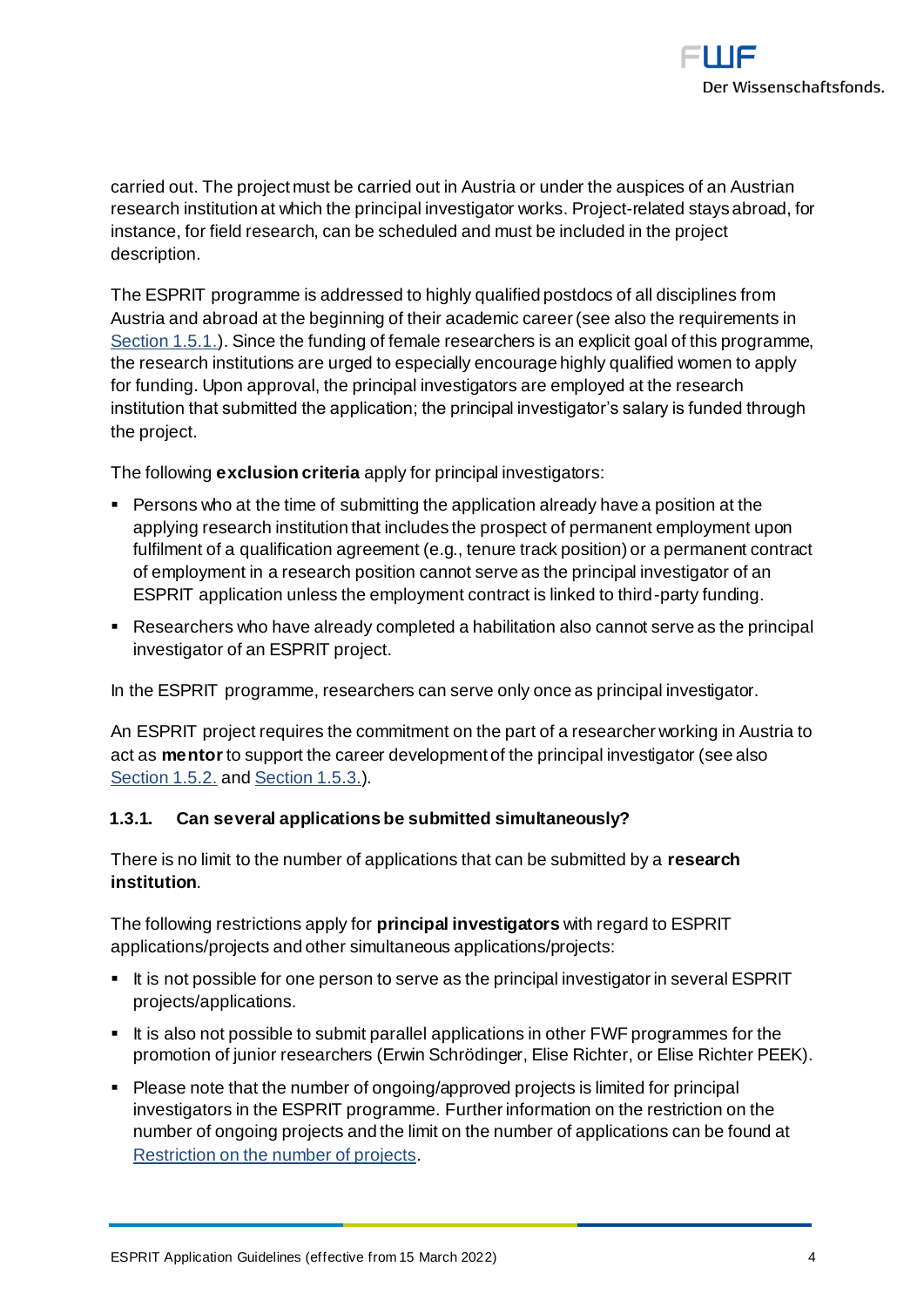

■ The principal investigators of an ESPRIT application can apply simultaneously to other organisations for funding for the planned research project; however, they are required to inform the FWF immediately in writing both of applications submitted to other funding institutions as well as the decisions made on these applications. The decision-making body in the FWF will decide whether and to what extent this third-party funding will be deducted from the funding through the ESPRIT programme. If substantially identical applications are approved by other national and international funding organisations, and the approved funding is sufficient to carry out the planned research project, the principal investigator must decide on one of the approved funding grants. It is not possible to combine them.

# <span id="page-4-0"></span>**1.4. What types of projects can be funded?**

Funding may be requested for projects in basic research that are clearly defined, innovative, convincingly described in terms of objectives and methods, and limited in time. Funding may also be requested for projects in the field of clinical research that are clearly defined in terms of objectives and methods, limited in time and budget, and the results of which are not connected with any direct commercial interests. For the requirements on clinical projects and specific standards regarding the content of the project description, see the information on the [Programme Clinical Research](https://www.fwf.ac.at/en/research-funding/fwf-programmes/programme-clinical-research-klif) and the [Application Guidelines for the Programme Clinical](https://www.fwf.ac.at/fileadmin/files/Dokumente/Antragstellung/KLIF/klif_application-guidelines.pdf)  [Research](https://www.fwf.ac.at/fileadmin/files/Dokumente/Antragstellung/KLIF/klif_application-guidelines.pdf). In this case, a positive opinion from the relevant ethics commission or evidence of a fundamental approval/endorsement by that commission must also be attached. Projects are considered to carry out innovative basic research when they possess one or more of the following attributes: (i) research on new ideas and/or examination of new research questions, (ii) development or application of new research methods, new technologies, or original approaches to solving research questions, (iii) application or modification of existing methods, technologies, or approaches to new research questions. (Please note that the next logical step or the incremental further development of published data is not considered to be innovative or original).

Aspects of a research project that go beyond the realm of science and scholarship (e.g., applications of the research results in business, society, politics, etc.) may be mentioned in the application, but they will not play a part in the assessment of whether the project should be funded.

Principal investigators should be free to choose the fields of research, but the suitability of the applying research institution for the implementation of the planned research project should play a key role in their decision. The project must contribute to the principal investigator developing an independent research profile. In addition to the project description, a career and mentoring plan is required.

The **duration of funding** is **36 months**. Double funding is not permitted (se[e Funding](https://www.fwf.ac.at/fileadmin/files/Dokumente/Ueber_den_FWF/Publikationen/FWF-relevante_Publikationen/fwf_funding_guidelines.pdf)  [guidelines\)](https://www.fwf.ac.at/fileadmin/files/Dokumente/Ueber_den_FWF/Publikationen/FWF-relevante_Publikationen/fwf_funding_guidelines.pdf).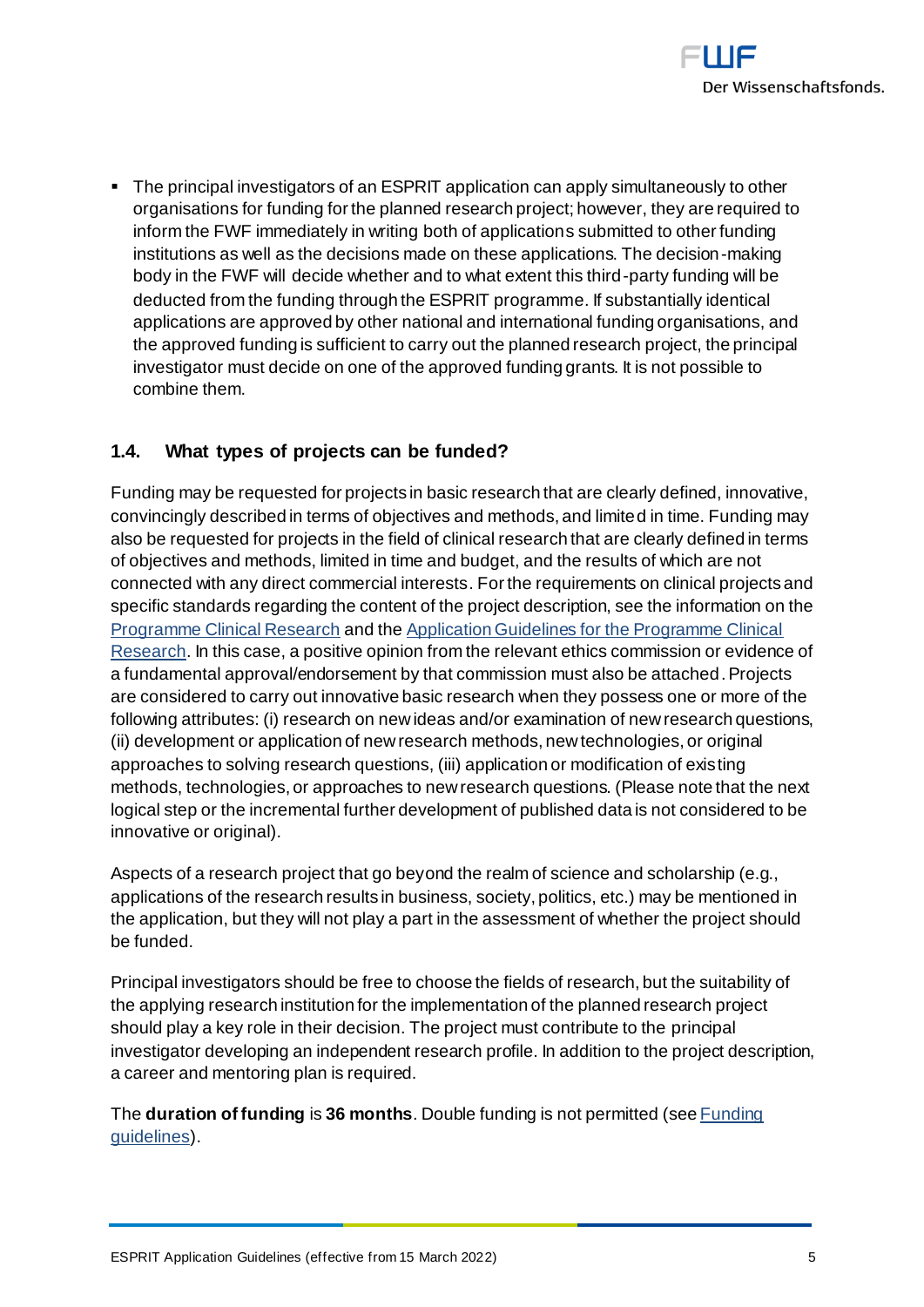

# <span id="page-5-0"></span>**1.5. What requirements must be met to apply?**

#### <span id="page-5-1"></span>**1.5.1. Requirements for principal investigators**

The doctoral degree of principal investigators must have been awarded no more than five years at the time of application (approval and submission of the application by the research institution). The cut-off date is the date on the doctoral degree. Submission is possible before the doctoral degree is completed if the other application requirements are met, and if it appears that the principal investigator will receive the official doctoral degree within the expected processing time (approx. four months).

In addition, the principal investigator's publication record over the last five years must be internationally visible and commensurate with the expected career path in their field. The following criteria are decisive for assessing the publication record—documented in the additional *Publication lists* document (se[e Section 2.2.4.](#page-13-0))—and initiating the review process:

- **Quality assurance:** The primary publications for evaluating the publication record are those that have been subjected to a quality assurance procedure in line with high international standards (peer review or an equivalent procedure; peer review is expected in the natural and life sciences). The journals must usually be listed in the *Web of Science*, *Scopus*, or the *Directory of Open Access Journals (DOAJ)*. For journals not listed in those databases; monographs, edited volumes, or contributions therein; or other publication types, the principal investigator must provide a link to the publisher's website which contains a description of the respective quality assurance procedure. Should no such description be available on the website, it is the principal investigator's responsibility to provide evidence that the publication has been subject to a quality assurance procedure in accordance with the standards of the field.
- **International visibility:** Most of the principal investigator's publications must have a wider than national reach. In the natural sciences, life sciences, and social sciences, most of the publications listed must be in English.
- **Number/scope and quality** of the principal investigator's publications must be commensurate with the expected career path and the field. At least two publications must be quality-assured and internationally visible publications with a substantial and independent contribution on the part of the principal investigator. At least one publication with first, last, or corresponding authorship in the life sciences is required.

Should a principal investigator fail to meet one or more of the specified criteria, the principal investigator must include a justification with the application. In cases of doubt, the decisionmaking bodies of the FWF shall decide whether the research qualifications are adequate.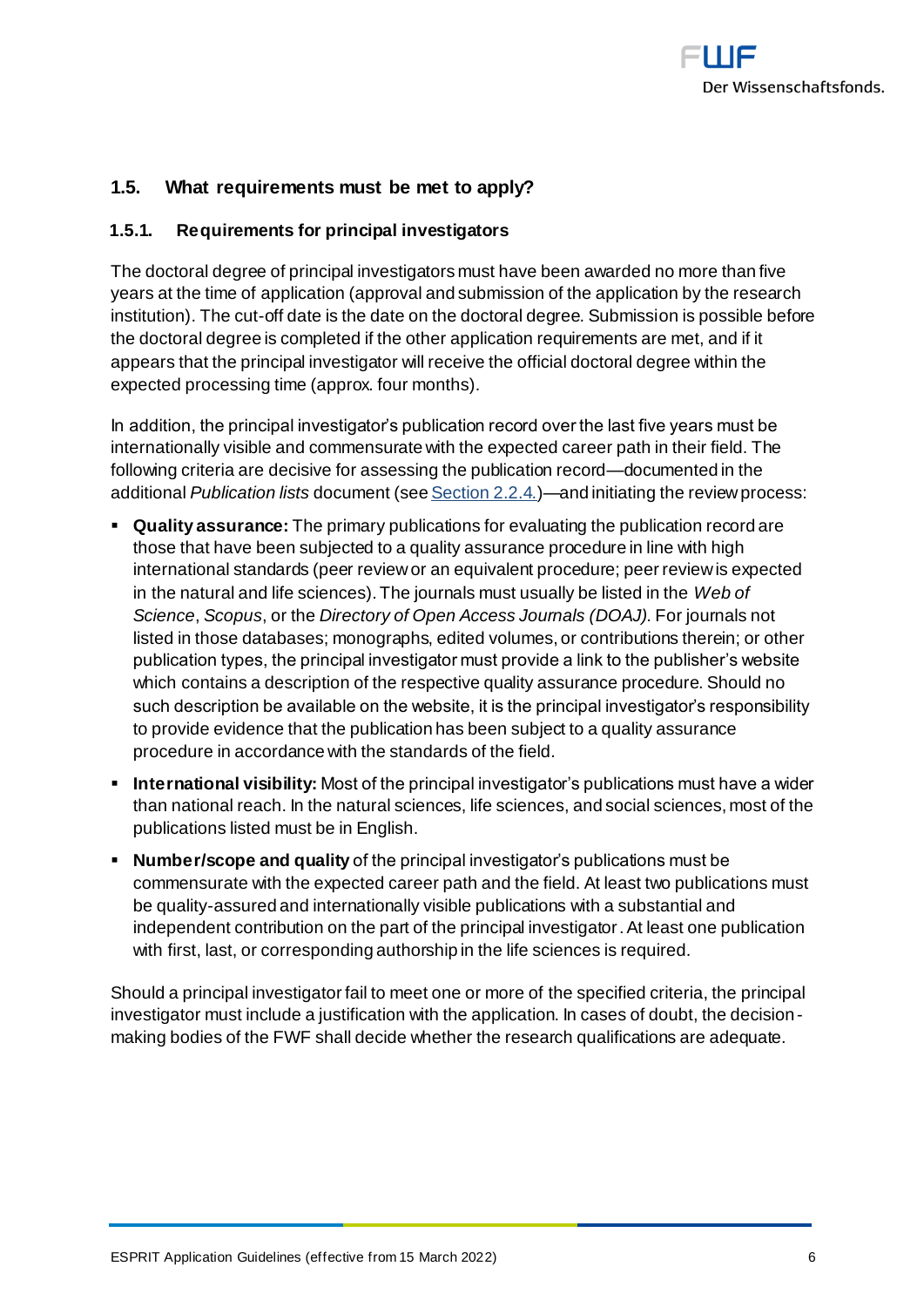

#### *Consideration of career breaks*

The FWF will take justified career breaks (e.g., parental leave<sup>1</sup>, caring for a family member, long-term illness, and military or civil service, or research position in the non-academic sector) into consideration in assessing the principal investigator's eligibility to apply. Relevant information can be included in the academic CV and thus also be available to the reviewers. Besides the above-mentioned career breaks, the FWF will also take any relevant subjectspecific education and/or training periods into consideration in the assessment of the fiveyear period mentioned in this section.

#### *Inclusion of disabled and chronically ill people*

The FWF will also take any exceptions to typical career paths due to disability and/or chronic illness into consideration in determining whether the principal investigator meets the application requirements. Relevant information can be included in the academic CV and thus also be available to the reviewers.

#### <span id="page-6-0"></span>**1.5.2. Requirements for the mentor (mentor profile)**

The mentor must be an experienced, active researcher who is prepared to advise and support the principal investigator with regard to their long-term career development through the regular performance of their mentoring duties. The mentor does not have to work in the exact same field as the principal investigator, but the fields must be closely enough related that the mentor is familiar with the international and national context and the structures in the principal investigator's field. In the interests of career development, the mentor should not have been the previous supervisor of the principal investigator's master thesis, diploma thesis, or dissertation.

The mentor must be employed at least 20% at an Austrian research institution.

#### <span id="page-6-1"></span>**1.5.3. Mentoring duties**

-

The mentor agrees to assist the principal investigator in their professional and personal career development. As such, the mentor agrees to perform the following mentoring duties:

- Assist in the development of an independent research profile,
- Assist in carrying out the project / research work,
- Assist in building networks and collaborations,
- Assist in integrating the principal investigator into the applying research institute,
- Provide strategic assistance in the principal investigator's further career planning and in defining and pursuing goals.

 $1$  Child-raising periods are taken into account (up to three years per child; men must provide proof of having actually cared for the children).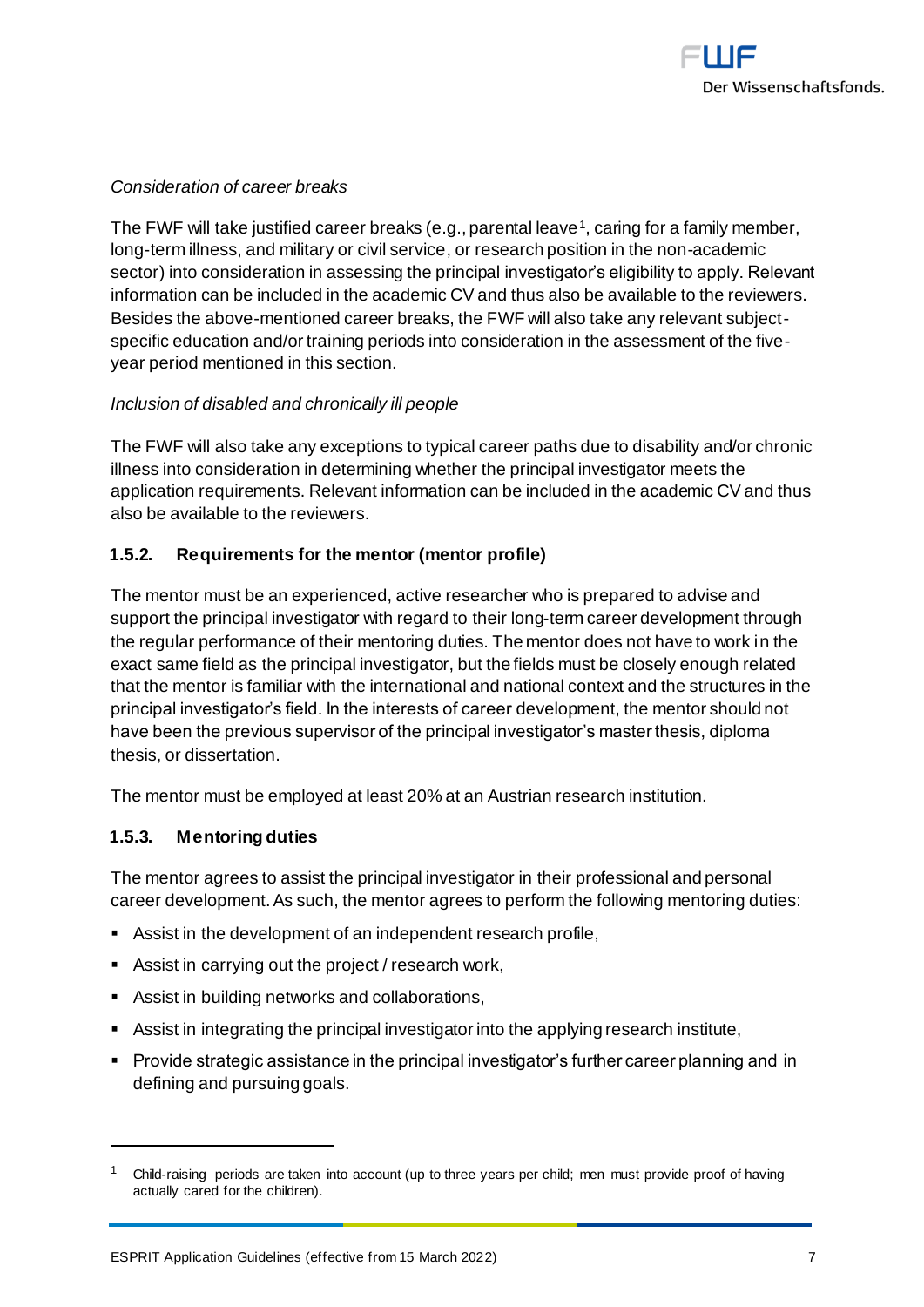

In addition to the mentor, other persons can take on mentoring duties which offers the benefit of a wider range of expertise (see als[o Section 2.2.3.](#page-10-3): Annex 3: Career and mentoring plan).

# <span id="page-7-0"></span>**1.6. What types of funding can be requested?**

#### <span id="page-7-1"></span>**1.6.1. Principal investigator's salary**

The ESPRIT programme provides for the full-time employment of the principal investigator.<sup>2</sup> To cover the personnel costs of the principal investigator for the three year duration of the project, funding should be requested for a senior postdoc salary in accordance with the [FWF's personnel costs and salaries](https://www.fwf.ac.at/en/research-funding/personnel-costs/) for PROFI projects, including a fixed percentage increase for the subsequent year to compensate for wage rises.

#### <span id="page-7-2"></span>**1.6.2. Project-specific costs**

In addition to the principal investigator's salary, a lump sum of  $\epsilon$ 15,000 per year is approved to cover further project-specific costs (i.e., additional personnel costs such as staff and nonpersonnel costs that are essential to carry out the project and that go beyond the resources made available by the infrastructure of the research institute). The FWF does not finance the infrastructure or basic equipment of research institutions.

Of these project-specific funds, up to  $\epsilon$ 2,000 per year can be used for coaching and/or professional development.

If additional funds that exceed the lump sum approved for project-specific costs are needed to carry out the project, a total of up to €25,000 per year can be requested by including a relevant justification in the project description. In this case, the total amount of requested funds must be broken down into the appropriate cost categories in the project description (see als[o Section 2.4\)](#page-14-1).

#### <span id="page-7-3"></span>**1.6.3. Publication costs**

As part of th[e Peer-reviewed Publications](https://www.fwf.ac.at/en/research-funding/fwf-programmes/peer-reviewed-publications/) programme, the FWF provides additional funding upon request for publications resulting from approved projects, up to three years after the end of the project.

#### <span id="page-7-4"></span>**1.6.4. Child allowance**

-

Female principal investigators who are employed full time after the birth of a child can receive a child allowance in the amount of €9,600 per child per year (= gross salary including

<sup>&</sup>lt;sup>2</sup> As the ESPRIT programme is primarily designed to support the principal investigator and fund their own position, a 100% employment contract for the principal investigator must be requested for the entire duration of the project. If a fixed-term employment relationship exists at the time of application, the principal investigator must either w ithdraw from this before beginning the ESPRIT project or take a leave of absence from this position for the duration of the project.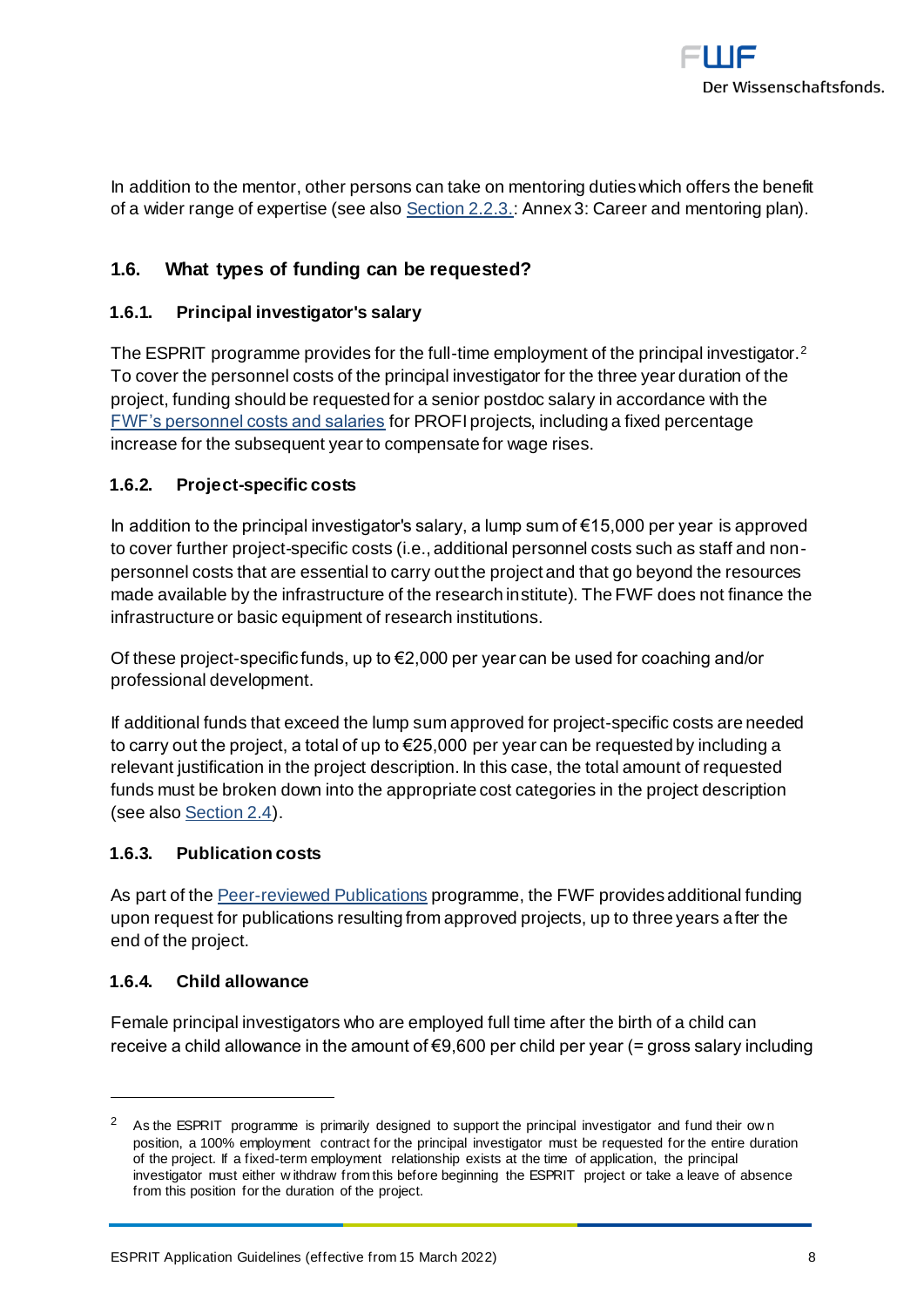

all employer and employee taxes; paid out 12 times a year) up until the child's third birthday. The principal investigator can request the relevant funds at the time of concluding the funding agreement for an approved ESPRIT project or, in the case of an ongoing project, submit an additional application.

# <span id="page-8-0"></span>**2. Application content and form**

# <span id="page-8-1"></span>**2.1. Sections of the application**

For an application to be complete, it must contain the following sections.

#### <span id="page-8-2"></span>**2.1.1. Academic abstract**

The academic abstract must be written in English and comprise no more than 3,000 characters (incl. spaces); it may not contain any formulas or special characters. The academic abstract is sent to potential reviewers (if they agree to participate, they will be sent the entire project description). The abstract must be subdivided into the following sections using the English terms provided below:

- Wider research context / theoretical framework
- Hypotheses / research questions / objectives
- Approach / methods
- (Level of originality / innovation)
- **•** Primary researchers involved

Where options are given (indicated by slashes), please choose an option that is appropriate for your project. Besides the principal investigator, mentors must also be mentioned in the section on the primary researchers involved.

# <span id="page-8-3"></span>**2.1.2. Project description**

The project description comprises no more than 20 pages, including table of contents and, if applicable, cost justification, list of abbreviations, figures, captions, tables, footnotes, etc.

The project description must also include the following annexes on additional pages:

- Annex 1: List of literature cited in the application (References) on no more than 5 pages;
- Annex 2: Academic CVs and description of previous research achievements of the principal investigator and the mentor (no more than 3 pages per CV);
- Annex 3: Career and mentoring plan, no more than 3 pages;
- Annex 4 (optional): Collaboration letters of national and international cooperation partners (no more than 1 page per letter)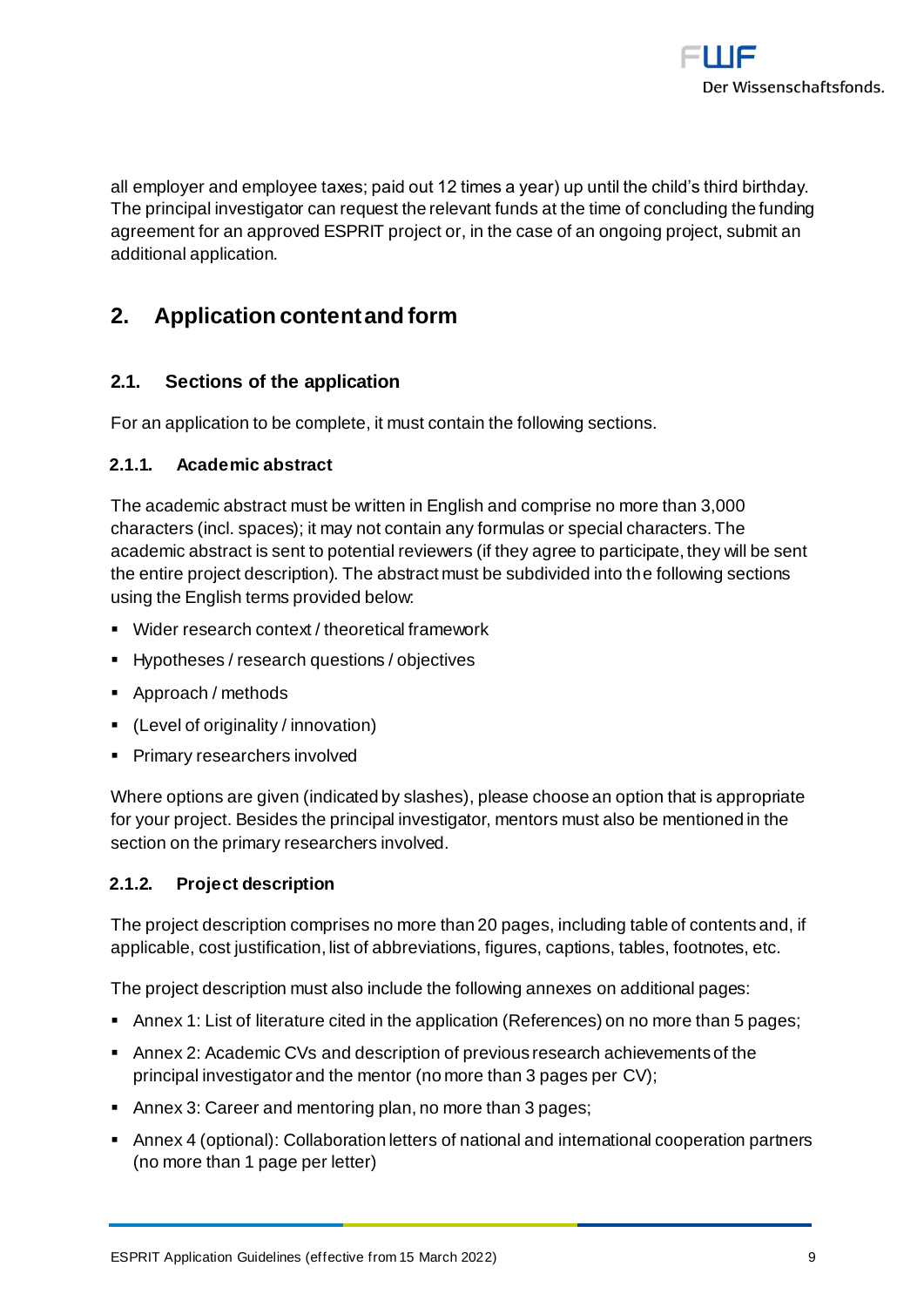

The project description incl. these attachments must be uploaded as *one* file named *Proposal.pdf*. This document will be sent to the reviewers by the FWF.

# <span id="page-9-0"></span>**2.1.3. Additional documents**

- **■** Mandatory:
	- ‒ Publication lists for internal FWF use to assess the principal investigator's eligibility to apply and to check for conflicts of interest with potential reviewers.
- Where applicable:
	- ‒ Report on results or final report: If the proposed project is a continuation of an FWFfunded project, a report on previous results or a final report and a list of publications resulting from this previous project must be uploaded in the language of the application (no more than 6 pages).
	- ‒ Additional documents in the case of resubmission: If the application is a revised version of a previously rejected application (see  $Section 2.5$ ), response(s) to the reviews and an overview of all changes made in the resubmitted application must be uploaded.
	- ‒ If more than €15,000 per year in project-specific costs are requested, vendor quotes for equipment, where applicable: a vendor quote must be uploaded for every piece of equipment requested with an acquisition cost of €5,000 or more incl. VAT (can also be submitted in German).
	- $−$  If more than €15,000 per year in project-specific costs are requested, vendor quotes for the relevant funds requested as "Other costs" (e.g., coverage of costs for the use of research facilities, costs for project-specific work carried out outside the applicant's research institution, etc.) if these costs exceed €5,000.00 including VAT.
- **•** Optional:
	- ‒ Cover letter to FWF.
	- ‒ List of up to three researchers (including, where applicable, previous reviewers, see [Section 3.\)](#page-16-0) whom the principal investigator would like to exclude from the review process, including a brief justification.

Any additional documents (e.g., recommendations on potential reviewers, letters of recommendation, forthcoming publications) will not be considered in further stages of the application process.

# <span id="page-9-1"></span>**2.1.4. Forms to be completed**

- Required forms: *Research institute assignment* form, *application form*, *contact form*, *programme-specific data* form, *cost breakdown*, and *co-authors* form, and *academic abstract*
- Where applicable: *Cooperation* form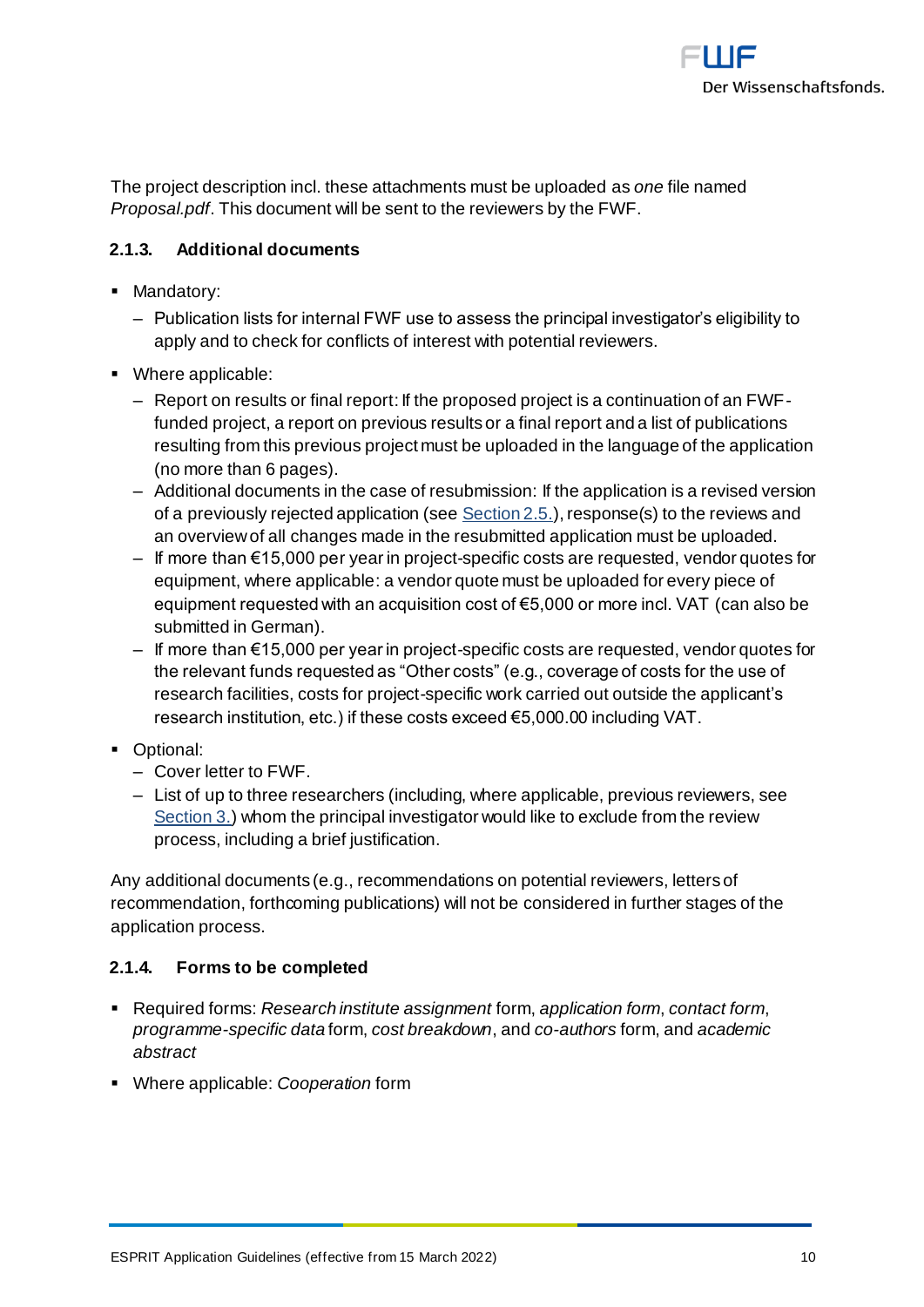

# <span id="page-10-0"></span>**2.2. Application content and form**

#### <span id="page-10-1"></span>**2.2.1. Language of application**

To allow applications to be reviewed by international scientific or scholarly experts, applications must be submitted in English. If desired, a version in German or another language may be added as a supplement; however, submission solely in German or another project-relevant language other than English is only permitted in exceptional cases. Such exceptions apply exclusively to applications from the fields of linguistic and literary studies which concern only texts in German or languages other than English. In all such cases, it is absolutely necessary to consult the responsible project officers in the FWF [Strategy –](https://www.fwf.ac.at/en/about-the-fwf/organisation/fwf-team/specialist-departments/strategy-career-development/) Career [Development Department](https://www.fwf.ac.at/en/about-the-fwf/organisation/fwf-team/specialist-departments/strategy-career-development/) prior to application and then submit an academic abstract for the project as well as a brief yet convincing statement explaining why submission in a language other than English is justified for substantive academic reasons. The final decision shall be made by the decision-making bodies of the FWF.

#### <span id="page-10-2"></span>**2.2.2. Formatting and length of the project description**

The project description may not exceed 20 pages. It must contain a table of contents with page numbers. Desired components such as a list of abbreviations, figures, captions, tables, footnotes, etc. are to be included in the 20-page limit.

The continuous text in the project description, annexes 1-3, the publication lists, and the parts of the application to be uploaded, where applicable (see [Section 2.3.](#page-13-1), excluding vendor quotes) must be written, without exception, in 11 pt. font with 1.5 line (15-20 pt.) spacing and at least 2 cm margins. A standard, easy-to-read font must be used for the continuous text.

Citations in the text and the list of works cited ("References") in the application must be in line with the conventions of the respective discipline, preferably according to a widely used style guide (e.g., *Chicago Manual of Style*, *APA Publication Manual*). Principal investigators are free to choose the citation conventions or style guide they prefer, but they must apply them/it consistently throughout the application. If available, a **DOI** address (DOI = Digital Object Identifier) or anothe[r persistent identifier](https://en.wikipedia.org/wiki/Persistent_identifier) should be used for the literature cited.

#### <span id="page-10-3"></span>**2.2.3. Project description and annexes**

The project description must contain the following sections designated by headings:

- (1) Table of contents
- (2) State of the art of the relevant international research (including own preliminary work, if applicable) and relation of the project to this context
- (3) Clearly defined aims and hypothesis/hypotheses or research question(s) of the project
- (4) Description of the project's anticipated level of originality or scientific/scholarly innovation
- (5) Methods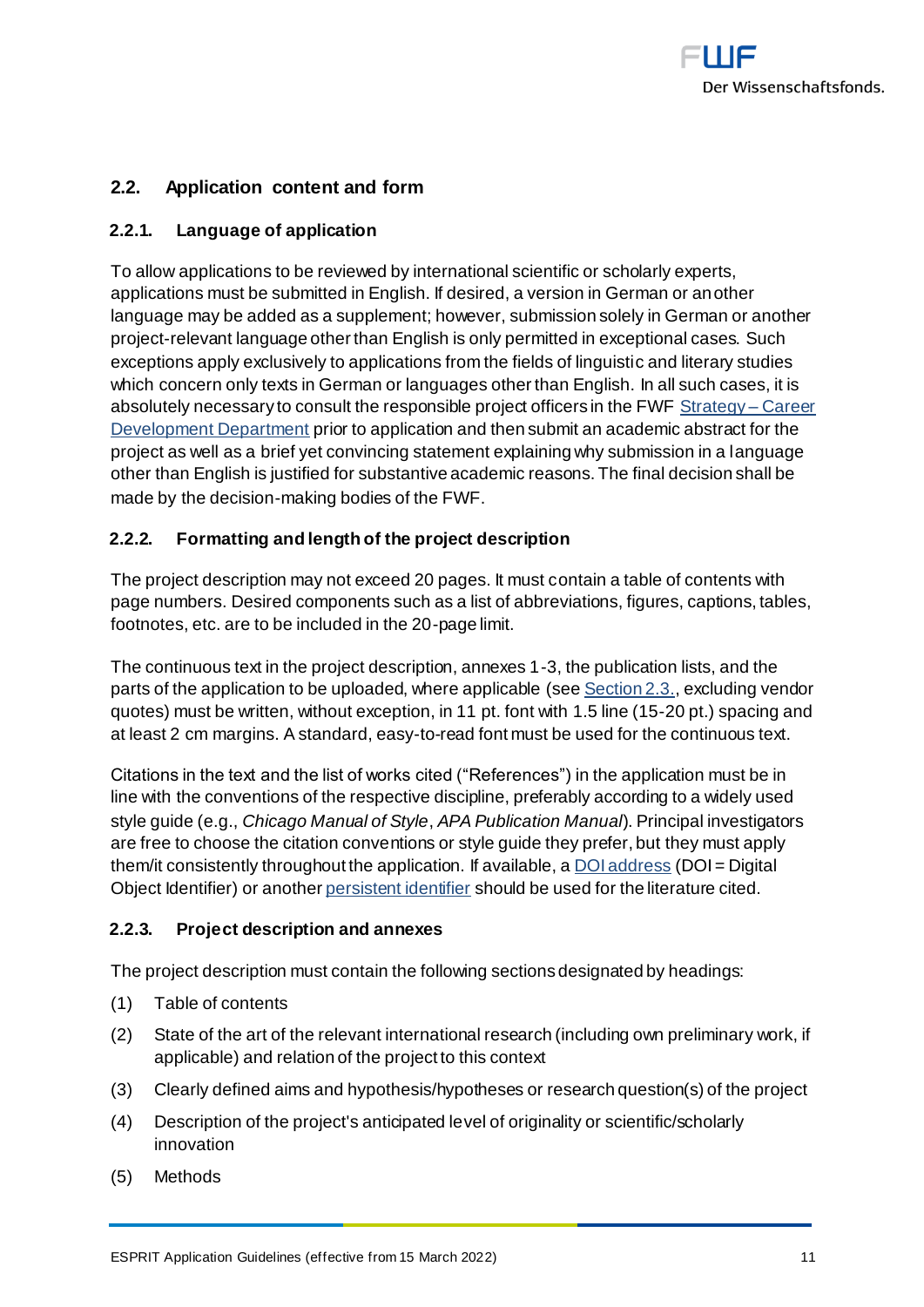

- (6) Intende[d cooperation arrangements](https://www.fwf.ac.at/fileadmin/files/Dokumente/Antragstellung/glossary_application-guidelines.pdf) (national and/or international) as part of the planned project. Please specify the people with whom the principal investigator aims to collaborate, what the subject of the intended cooperation arrangement(s) will be and what they will contribute to the project. All the national and/or international cooperation arrangements that are deemed in the project description to be essential to the project must be indicated on the *Cooperation arrangements* form and can be confirmed by a collaboration letter.
- (7) Work plan and timeline
- (8) Research-related qualifications of the researchers involved
- (9) All potential ethical, safety-related, or regulatory aspects<sup>3</sup> of the submitted project and the planned handling of them must be described briefly in a separate section. These questions should be addressed briefly in the text even if the principal investigator believes the project does not raise any ethical issues.
- (10) A separate section must describe what sex-specific and gender-related issues<sup>4</sup> the planned project may potentially give rise to, and how the applicant intends to deal with them. These questions should be addressed briefly in the text even if the principal investigator believes the project does not raise any sex-specific and gender-related issues.
- (11) Information on the suitability of the research institute for implementing the planned project and the project's contribution to enhancing the research institute
- (12) If more than the lump sum of  $\epsilon$ 15,000 per year in project-specific costs is requested (see  $Section 1.6.2$ ), this must be justified briefly in a way that the reviewers find clear and understandable.

**Annex 1:** List of literature cited in the application (References) on no more than 5 pages.

**Annex 2:** The academic CVs and previous research achievements of the principal investigator and the mentor must be described on no more than 3 pages per person using the following guidelines and structure and the headings provided here in English.

- *Personal details:* Personal details (name, researcher unique identifier(s) such a[s ORCID,](https://orcid.org/) research ID, etc., *no* photos), address of research institute and relevant websites. In addition, it is required to provide a publicly accessible link to the list of all published publications.
- *Education:* List of academic career with date, type, subject, and research institute of each

-

<sup>3</sup> For instance, the European Commission's *[Ethics for Researchers](http://ec.europa.eu/research/participants/data/ref/fp7/89888/ethics-for-researchers_en.pdf)* or *[The European Code of Conduct for](https://ec.europa.eu/info/funding-tenders/opportunities/docs/2021-2027/horizon/guidance/european-code-of-conduct-for-research-integrity_horizon_en.pdf)  [Research Integrity](https://ec.europa.eu/info/funding-tenders/opportunities/docs/2021-2027/horizon/guidance/european-code-of-conduct-for-research-integrity_horizon_en.pdf)* can serve as a guide here.

<sup>&</sup>lt;sup>4</sup> Positioning and reflecting on the research approaches planned for the project in terms of sex-specific and gender-related issues, for instance: Is the research approach likely to produce sex-specific and gender-related findings? If so, w hat findings? How and w here are these integrated into the research approach? (For information on checking the relevance of sex-specific and gender-related issues to a project, see [https://w ww.fwf.ac.at/de/ueber-den-fwf/gender-mainstreaming/fix-the-know ledge/detailseite/.](https://www.fwf.ac.at/en/about-the-fwf/gender-issues/fix-the-knowledge/fix-the-knowledge-detail/)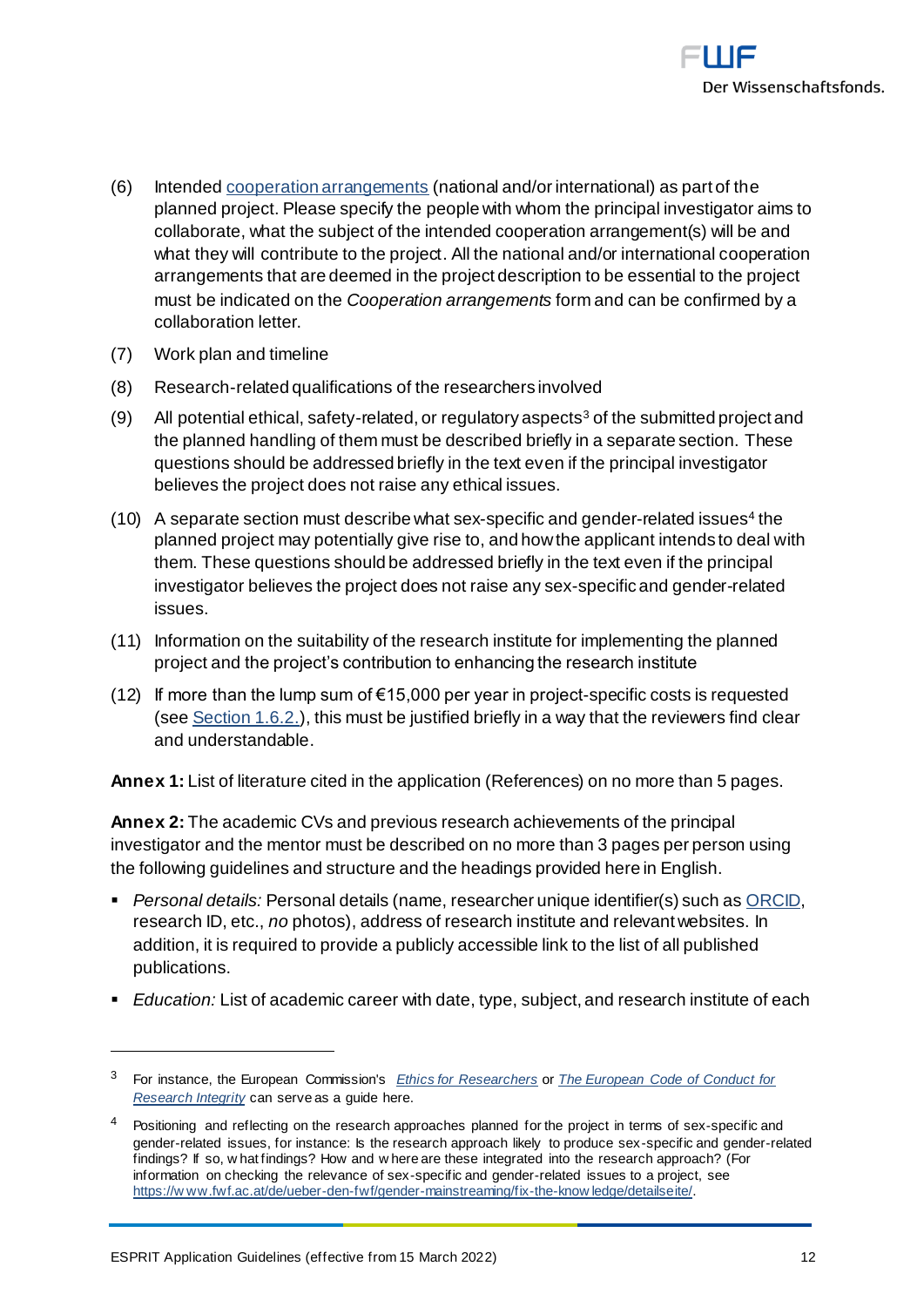

degree.

- *Position(s):* List of research relevant positions (with the extent of employment in the case of part-time employment).
- *Career breaks:* Details of career breaks or delays (see als[o Section 1.5.1.](#page-5-1)).
- *Net research experience* (only required for CV of principal investigator): based on the previous information, the length of time (in years and months) that has actually been used in net total for research—calculated in such a way as to be equivalent to full-time employment—and broken down into the time before and after completion of the doctoral degree. This should make it easier for the reviewers to assess the principal investigator's qualifications in term of academic age.
- *Research interests*: Description of the main areas of research and the most important research results achieved to date.
- *Mentoring and supervision experience* (only required for CV of mentor): Description of previous experience as mentor with regard to mentees, completed programmes, career development measures, equal opportunities, gender awareness and competence, etc.
- *Academic publications*: List of no more than ten of the most important published or accepted academic works (*journal articles, monographs, edited volumes, contributions to edited volumes, preprints, proceedings, etc.*); for each publication, either [a DOI address](https://www.doi.org/) or anothe[r persistent identifier](https://en.wikipedia.org/wiki/Persistent_identifier) must be indicated, if available. In accordance with the *[San](https://sfdora.org/read/)  [Francisco Declaration on Research Assessment \(DORA\)](https://sfdora.org/read/)*, journal-based metrics like the journal impact factor should not be included.
- *Additional research achievements*: List of no more than ten of the most important scientific/scholarly research achievements apart from academic publications, such as awards, keynote lectures and other conference papers, important research projects, research data, software, codes, exhibitions, knowledge transfers, science communication, licenses, or patents.

**Annex 3:** The career and mentoring plan must be no longer than 3 pages and be written together with the mentor. The name of the research institute and the mentor must be stated at the beginning of the document. After that, the following content must be addressed using the English headings provided here for this purpose.

- *Qualification/Expertise:* Skills and knowledge that the principal investigator already possesses or intends to acquire (for example, methodological expertise, relevant courses, additional academic activities such as teaching, etc.) in order to successfully implement the proposed project and to achieve the next career level.
- *Career goals:* Long-term and medium-term research and career goals of the principal investigator; contribution of the proposed project to achieving these goals.
- *Research profile:* Contribution of the planned research to establishing an independent research profile of the principal investigator, and a description of this profile.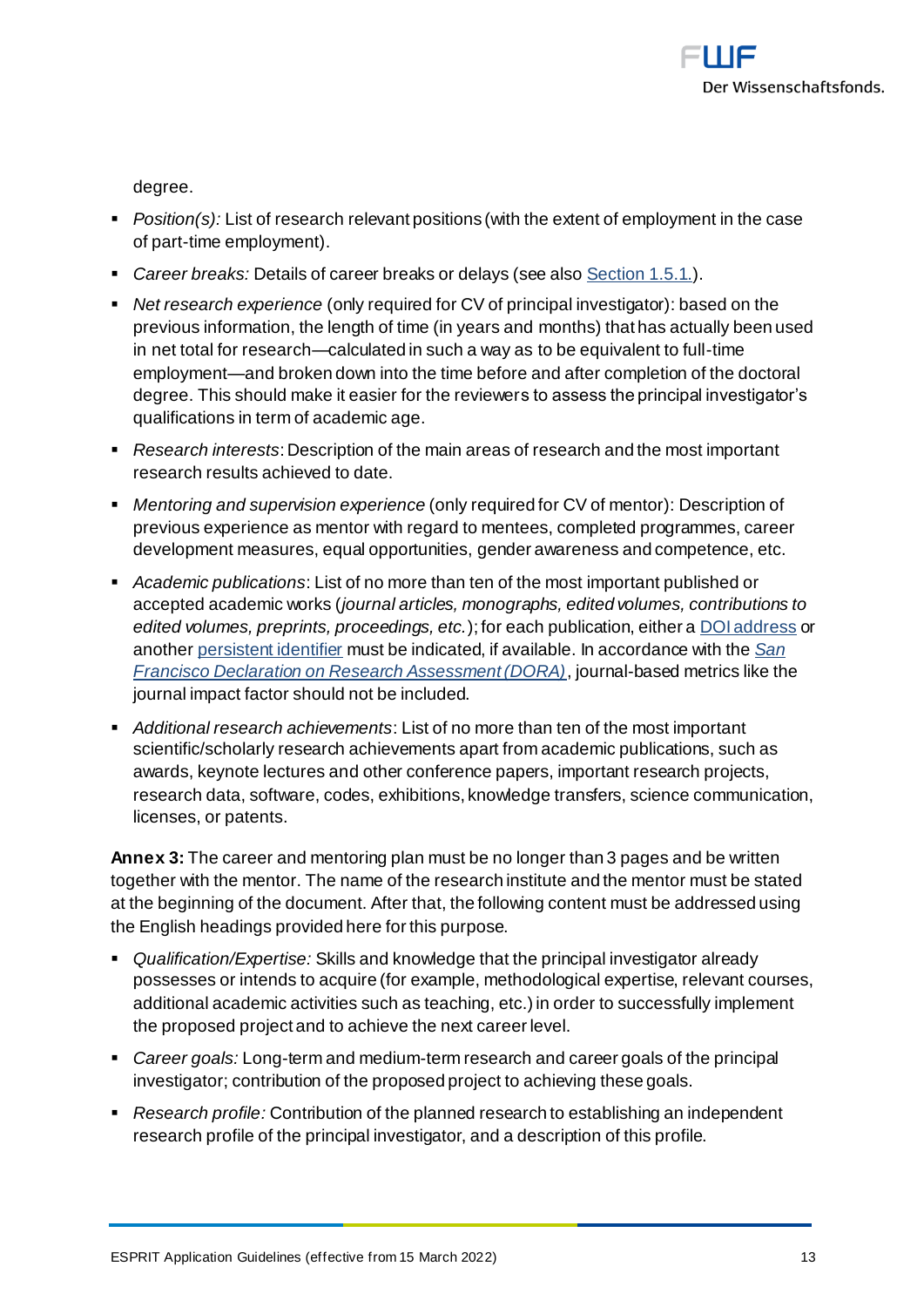

- *Networking:* Networking opportunities that provide principal investigators with new insights and prospects and help them to increase their visibility in the scientific community and the resources used to do this.
- *Mentoring:* Description of how the mentor will assist the principal investigator in achieving their individual goals and skills development.
- *Interaction between mentor and mentee:* Details on the interaction between the principal investigator and the mentor (for example, how often they meet to discuss topics, monitoring of progress, etc.).
- *Additional mentoring support* (optional): Where applicable, names, their research institutions, and specific roles and expertise of any additional people that perform mentoring duties.

**Annex 4 (optional):** Confirmations (each no more than 1 page) of national and international cooperation partners who are convincingly stated in the project description as being essential for the implementation of the project.

# <span id="page-13-0"></span>**2.2.4. Additional documents**

The form requirements (font type and size, line spacing, and margins) of the project description also apply for the additional documents, except for documents not prepared by the principal investigator, such as vendor quotes for equipment and services.

**Publication lists:** Lists of all academic works of the principal investigator and the mentor published over the last five years (journal articles, monographs, contributions to edited volumes, publicly accessible preprints, etc., broken down into "quality-assured publications" and "other publications")<sup>5</sup> must be uploaded in one PDF file with the name *Publication\_list.pdf*.

The publication lists are used to check for any conflicts of interest with reviewers, but they will not be forwarded to the reviewers. The publication list of the principal investigator also helps the FWF to assess their eligibility to apply in accordance wit[h Section 1.5.1](#page-5-1).

# <span id="page-13-1"></span>**2.3. File formats, file names, and online forms**

# <span id="page-13-2"></span>**2.3.1. Mandatory parts of the application**

# **Files (to be uploaded):**

-

▪ *Proposal.pdf* (= project description incl. annexes 1-3 and where applicable 4, with PDF bookmarks, at least for the major sections)

<sup>5</sup> Publication lists must include: all authors, complete titles, journal, year, and page numbers. For each publication, either [a DOI address](http://www.doi.org/) or another [persistent identifier](https://en.wikipedia.org/wiki/Persistent_identifier) should be indicated; for publications with more than 20 authors, an "et al." reference can be used.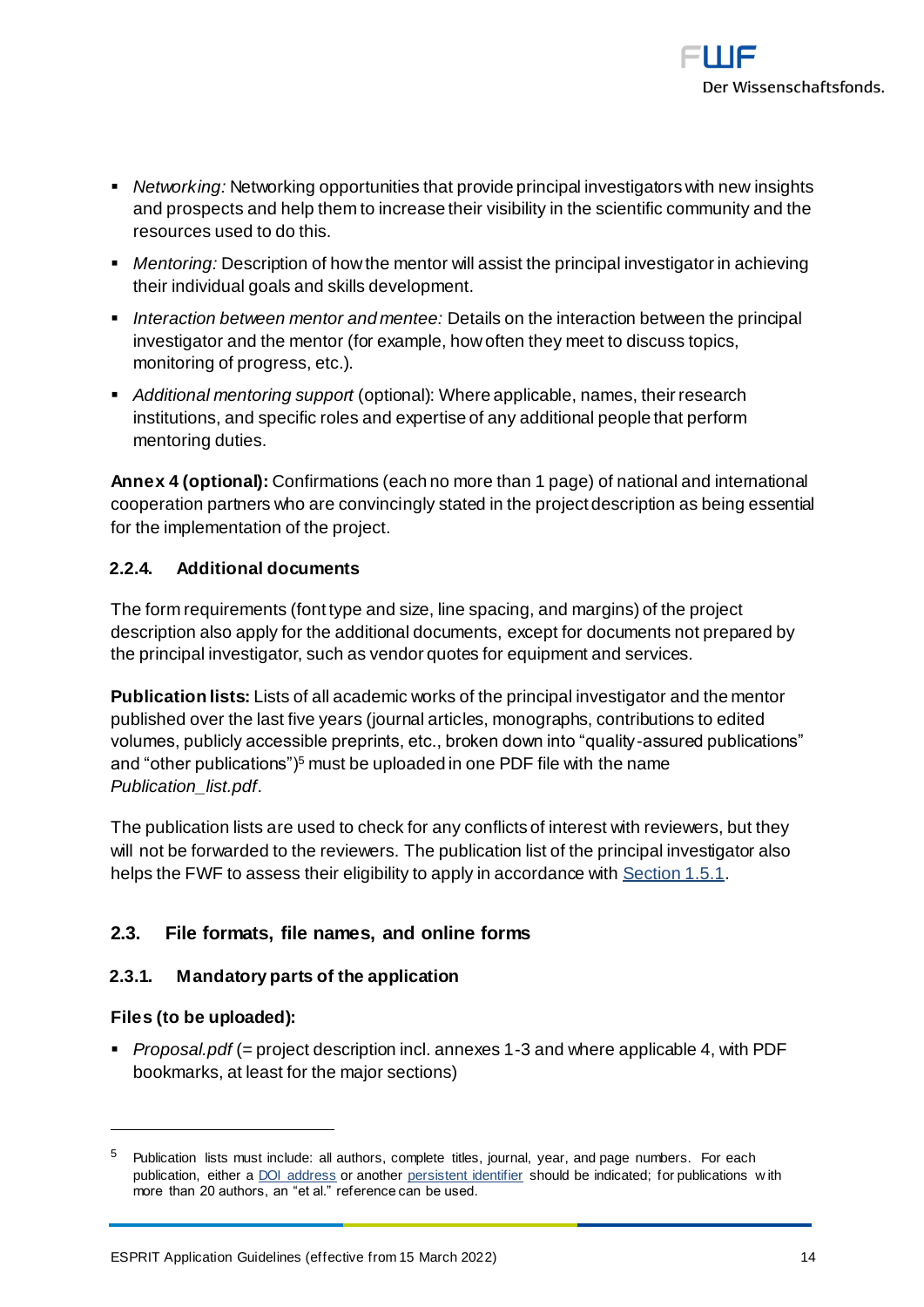

■ *Publication list.pdf* (= publication lists of principal investigator and mentor, in one single document)

# **Forms (to be filled in online):**

- *Research institute assignment*
- *Application form*
- *Contact form*
- *Programme specific data*
- *Cost breakdown*
- *Academic abstract*
- *Co-authors*
- *Cooperation* (optional)

#### <span id="page-14-0"></span>**2.3.2. Optional file uploads**

- *Cover\_Letter.pdf* (= accompanying letter)
- *Negative list.pdf* (= list of reviewers who should be excluded)
- *Follow.pdf* (= results report or final report of previous projects for follow-up applications)
- Overview\_Revision.pdf (= in the case of resubmission, overview of all changes made in the resubmitted application)
- $\blacksquare$  Revision.pdf (= in the case of resubmission, an overall response to all the reviewers or, if preferred, a short response to each reviewer saved in a separate file: Revision\_A.pdf, Revision\_B.pdf, etc.)
- *Quotes\_equipment.pdf*
- <span id="page-14-1"></span>▪ *Quotes\_other\_costs.pdf*

# **2.4. Eligible project-specific costs**

If the principal investigator only requests the €15,000 per year lump sum approved for project-specific costs, then only the cost categories "Personnel costs" (employment contract at a senior postdoc salary, 100% employment) and "Other costs" (project lump sum of €15,000 per year) must be completed in the *Cost breakdown* form for each of the three years of the project. If funds that exceed this lump sum are requested, then the respective amounts must be entered in the appropriate cost categories. Funds may only be requested for the following cost categories: personnel costs, equipment costs, material costs, travel costs (including costs for the presentation of project results at conferences), contracts for work and services, other eligible costs (as specified for stand-alone projects (for details, see *[Application Guidelines for Stand-alone Projects](https://www.fwf.ac.at/fileadmin/files/Dokumente/Antragstellung/Einzelprojekte/p_application-guidelines.pdf)*) as well as costs for coaching and/or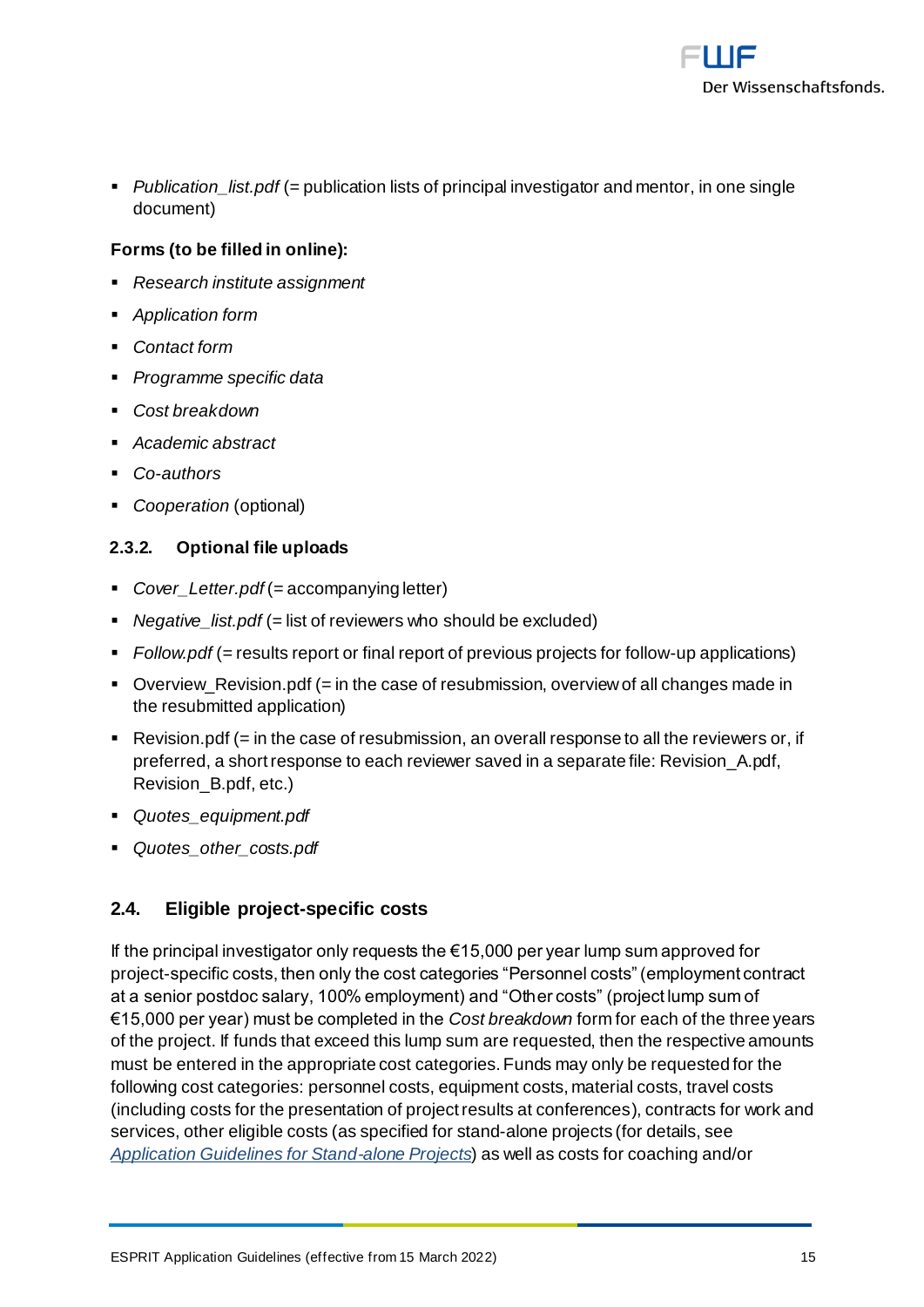

professional development (max. €2,000 per year; to be entered under "Other costs" in the *Cost breakdown* form).

# <span id="page-15-0"></span>**2.5. Revising a rejected application ("resubmission")**

A resubmission is defined as the revision of a rejected application which—regardless of the programme category—deals with the same or similar research questions. Where a principal investigator submits an application on the same or very similar research questions yet does not consider it to be a resubmission but an entirely new project, the principal investigator must submit a separate accompanying letter to the FWF Office explaining how the research questions have in fact changed. For example, changes in research methods alone are not sufficient for a proposal to qualify as a completely new project. In cases of doubt, the decision-making bodies of the FWF shall decide.

- An accompanying letter containing an overview of all changes made in the resubmitted application must be submitted to the FWF. This overview will not be passed on to the reviewers.
- Response(s) to reviews: The principal investigator can decide whether the response(s) should only be forwarded to the previous reviewer concerned or to all reviewers. These response(s) should address the suggestions and criticism expressed in each review of the previous application and point out the changes made on that basis. Such responses are not necessary in the case of reviews written by persons who are to be excluded from the review process for the resubmitted application. However, such exclusions must be justified and will also be counted toward the *list of reviewers to be excluded* (se[e Section](#page-16-0)  [3.\)](#page-16-0) for the resubmission.

If all the reviewers are to receive these responses, the principal investigator must submit a document containing an overall response. If these responses are to be passed on only to the reviewers who were previously involved, the principal investigator should include a short response to each review in a separate document.

Resubmissions must show changes. If an application has been rejected for the reasons for rejection C3, C4, and C5, these changes need to be substantial (based on the comments in the reviews). If such changes are not made, the application will be returned without review by the decision-making bodies of the FWF.

There is no deadline within which a resubmission of a rejected application must be submitted, but any relevant application requirements must be considered. Submission of a resubmission follows the application procedure described in Section 2.5, meaning that it is submitted as a new independent application and not as an additional application to the previously rejected application.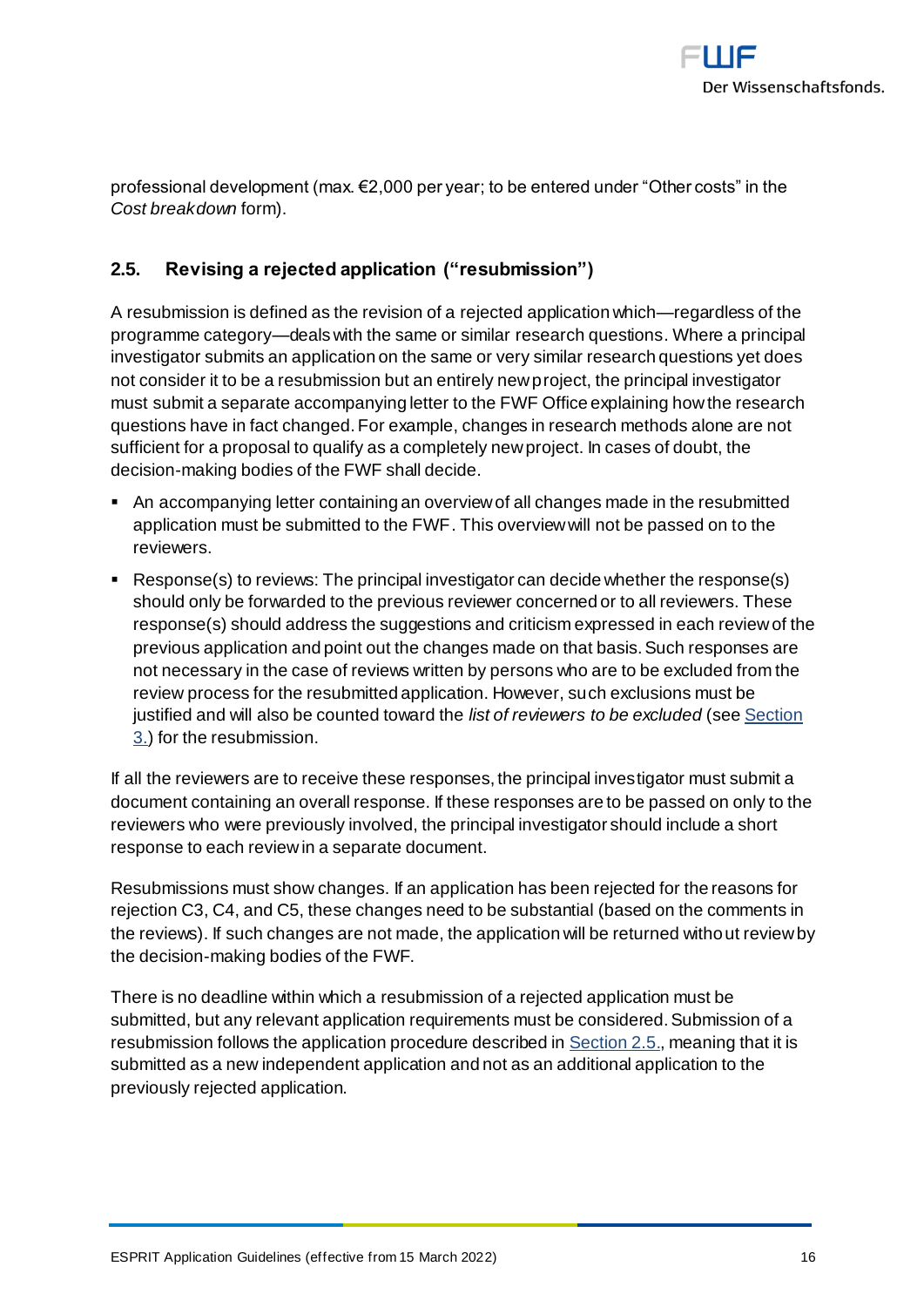

# <span id="page-16-0"></span>**3. Processing of and decision on the application**

The FWF Office undertakes a formal check of the application. A detailed description of the decision-making process, the criteria for selecting international reviewers, as well as the detailed rules on conflicts of interests and the composition of expert juries and boards can be found in *[General Principles of the Decision-making Procedure](https://www.fwf.ac.at/fileadmin/files/Dokumente/Entscheidung_Evaluation/fwf-decision-making-procedure.pdf)*.

The **review process** is expected to take about 4–5 months. Information on the average duration of the review process will be available in future on the FWF-Dashboard. When the review process is completed, the FWF Board considers the reviews and decides whether the application should be supported. The FWF plans to award at least half of all ESPRIT projects to female principal investigators: In the case of equal qualifications and equal quality of projects, applications by female principal investigators will be given priority, especially in disciplines in which women are underrepresented at the FWF as principal investigators. In general, the approval rate for projects by female principal investigators must not be less than that for projects by male principal investigators. The applying research institute and the principal investigator are informed in writing of the FWF's decision.

At least two reviews are required for approval of an application.

# *Requests for changes and returning applications without review*

The FWF will not process incomplete applications, those which do not comply with the FWF's regulations or which contain formal errors (in particular, if the maximum length permitted is exceeded), unless and until the principal investigator has rectified the problems within a reasonable period of time (generally three weeks). If the problems have not been resolved within this period of time, the decision-making bodies of the FWF will return these applications without review. Similarly, the decision-making bodies of the FWF will return without review applications that have been previously rejected by the FWF and resubmitted without appropriate revisions.

All applications meeting the FWF's formal criteria will be sent out for review. The reviewers (generally persons working outside of Austria) are selected by the members of the FWF Board and confirmed by the decision-making bodies of the FWF.

Once the review process has begun, no more changes can be made to the application.

The most common reasons why applications are returned without review by FWF decisionmaking bodies are (a) that the principal investigator's track record of publications does not meet the requirements (se[e Section 1.5.1.](#page-5-1)) and (b) that the application does not address specific hypotheses or research questions (se[e Section 2.2.3.](#page-10-3))

# *Reasons for rejection*

The reasons for rejecting an application will be assigned one of five categories (C1–C5) and will be sent to the principal investigators along with the reviews. A detailed description of the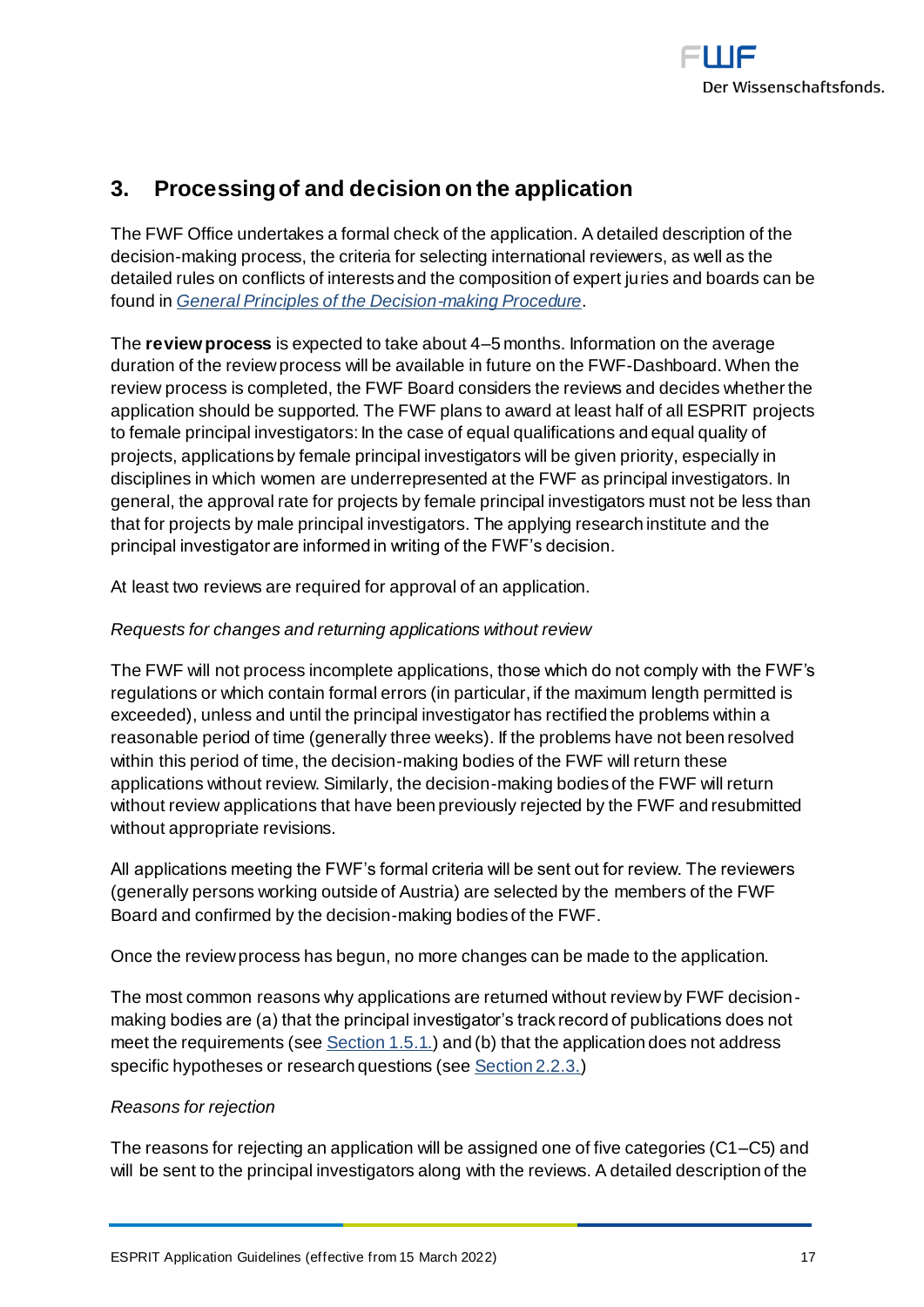

# FWF's rules concerning conflicts of interests can be found in the *[General Principles of the](https://www.fwf.ac.at/fileadmin/files/Dokumente/Entscheidung_Evaluation/fwf-decision-making-procedure.pdf)  [Decision-making Procedure](https://www.fwf.ac.at/fileadmin/files/Dokumente/Entscheidung_Evaluation/fwf-decision-making-procedure.pdf)*.

#### *Resubmissions*

If the application is a resubmission of a previously rejected application, the FWF will generally contact those reviewers who provided *constructive* criticism on the previous application. Reviewers who gave entirely positive or negative comments will generally not be contacted for a second review. However, please note that all resubmissions are also evaluated by new reviewers.

#### *Proposal bans*

Applications that are rejected for reason C5 will be barred for 12 months (from the date of the decision) and cannot be resubmitted during that period.

Applications that have been submitted three times and rejected for reasons C3 or C4 (i.e., the original application and the respective resubmissions) are also barred for 12 months (from the date of decision); rejections for reasons C1 or C2 do not count towards this total.

In general, only topics are banned, not principal investigators or applying research institutions.

#### *Exclusion of reviewers*

As stated in **Section 2.1.3.**, principal investigators may upload a separate document with a list of up to three reviewers who should not be asked to review the application due to possible conflicts of interest. The applicant must give reasons for why they wish to exclude certain reviewers. If the reasons given hold up to scrutiny, the FWF will generally fulfil such requests and will exclude those reviewers from the review process. A detailed description of the FWF's rules concerning conflicts of interests can be found in the *[General Principles of](https://www.fwf.ac.at/fileadmin/files/Dokumente/Entscheidung_Evaluation/fwf-decision-making-procedure.pdf)  [the Decision-making Procedure](https://www.fwf.ac.at/fileadmin/files/Dokumente/Entscheidung_Evaluation/fwf-decision-making-procedure.pdf)*.

Please note that the FWF does not wish to receive, nor will it consider a list of possible reviewers from principal investigators.

# <span id="page-17-0"></span>**4. Compliance with legal requirements and standards of research integrity**

The FWF would like to point out that the research institute must comply with all legal requirements and safety provisions (e.g., Federal Disabilities Act) that apply for the ESPRIT project and obtain all the necessary permits (e.g., from the Ethics Commission, the Commission for Animal Experimentation, the Federal Monuments Authority Austria, or the relevant foreign authorities).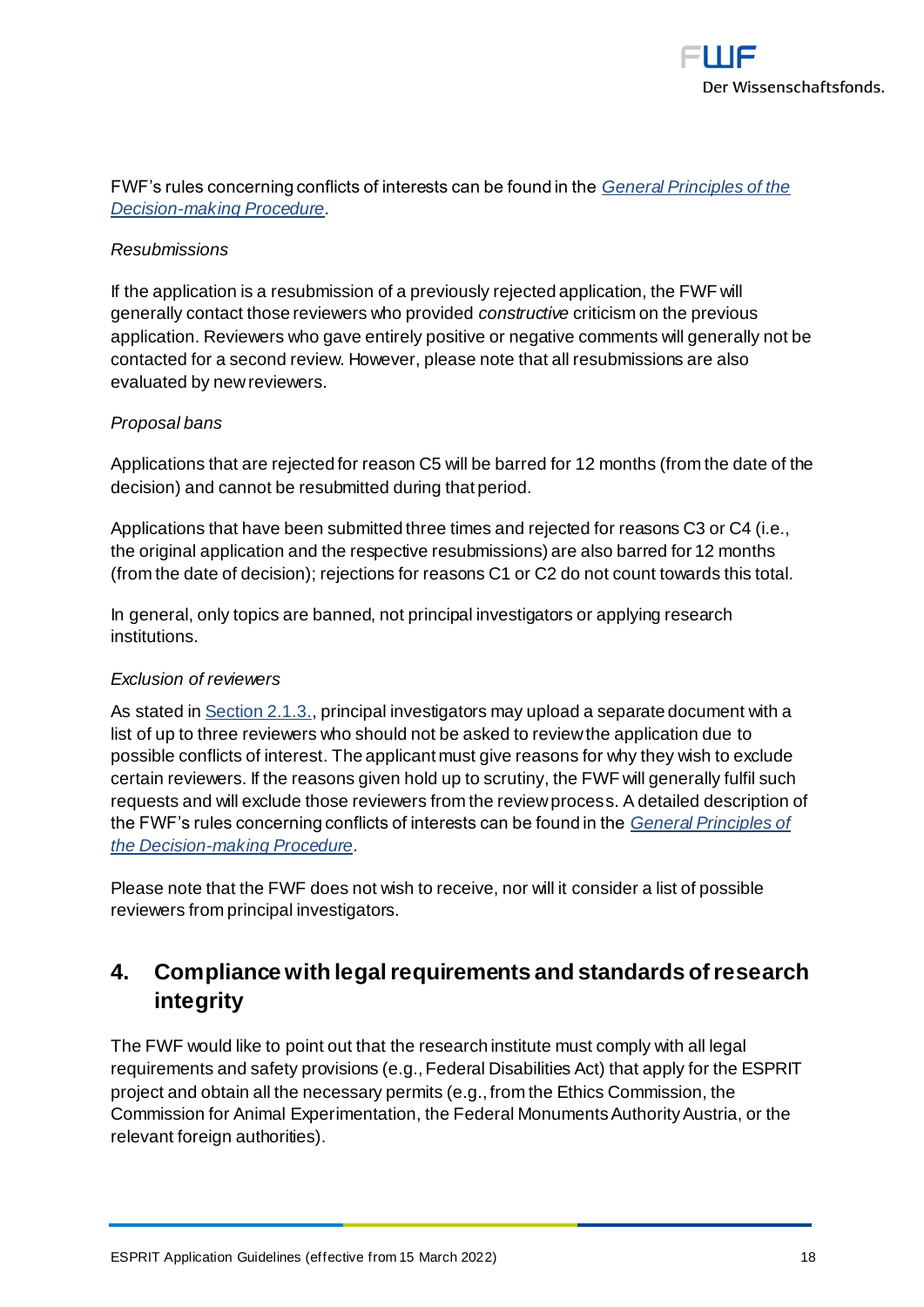

Th[e Guidelines for Good Scientific Practice](https://oeawi.at/en/guidelines/) of the Austrian Agency for Research Integrity (ÖAWI) are to be observed.

Where a breach of these standards is suspected, the case will be investigated by the ombudsperson of the responsible research institution. At any rate, the research institute must report any cases of suspected serious deviations to the **Austrian Agency for Research** [Integrity \(ÖAWI\).](https://oeawi.at/) The FWF reserves the right to suspend any procedures related to applications or ongoing projects, either partly or entirely, until such investigations have been concluded.

For more detailed information, se[e FWF procedure in cases of suspected scientific](https://www.fwf.ac.at/fileadmin/files/Dokumente/Research_Integrity_Ethics/FWF_Verfahren_Research_Misconduct-en.pdf)  [misconduct.](https://www.fwf.ac.at/fileadmin/files/Dokumente/Research_Integrity_Ethics/FWF_Verfahren_Research_Misconduct-en.pdf)

# <span id="page-18-0"></span>**5. Publication of project data and results**

The FWF would like to point out that should the project be approved, the FWF will publish on its website a summary of the project in German and English for public relations purposes which must be sent to the FWF when returning the grant agreement—as well as the amount of funding granted and, on project completion, summaries of the final report of the project. The content of these summaries is to be written in such a way as to safeguard the legitimate interests of secrecy for reasons of national security and patent rights and to guarantee that trade secrets are protected appropriately. Guidelines for writing PR summaries can be found [here.](https://www.fwf.ac.at/fileadmin/files/Dokumente/Antragstellung/specifications_pr-summaries.pdf)

In addition, the FWF requires a data management plan (DMP) for all approved projects. This should also be sent to the FWF when returning the grant agreement. The template for the DMP can be viewed and downloade[d here](https://www.fwf.ac.at/en/research-funding/open-access-policy/research-data-management/).

In the case of approved ESPRIT projects, a declaration of support from the proposed mentor, including the original signature, must also be submitted to the FWF together with the funding agreement and the DMP.

For any kind of publication of project results (e.g., academic publications, research data, conference papers, and media reports), principal investigators must comply with the guidelines specified in the funding agreement on acknowledging the FWF as the funding institution and the FWF'[s Open Access Policy](https://www.fwf.ac.at/en/research-funding/open-access-policy/).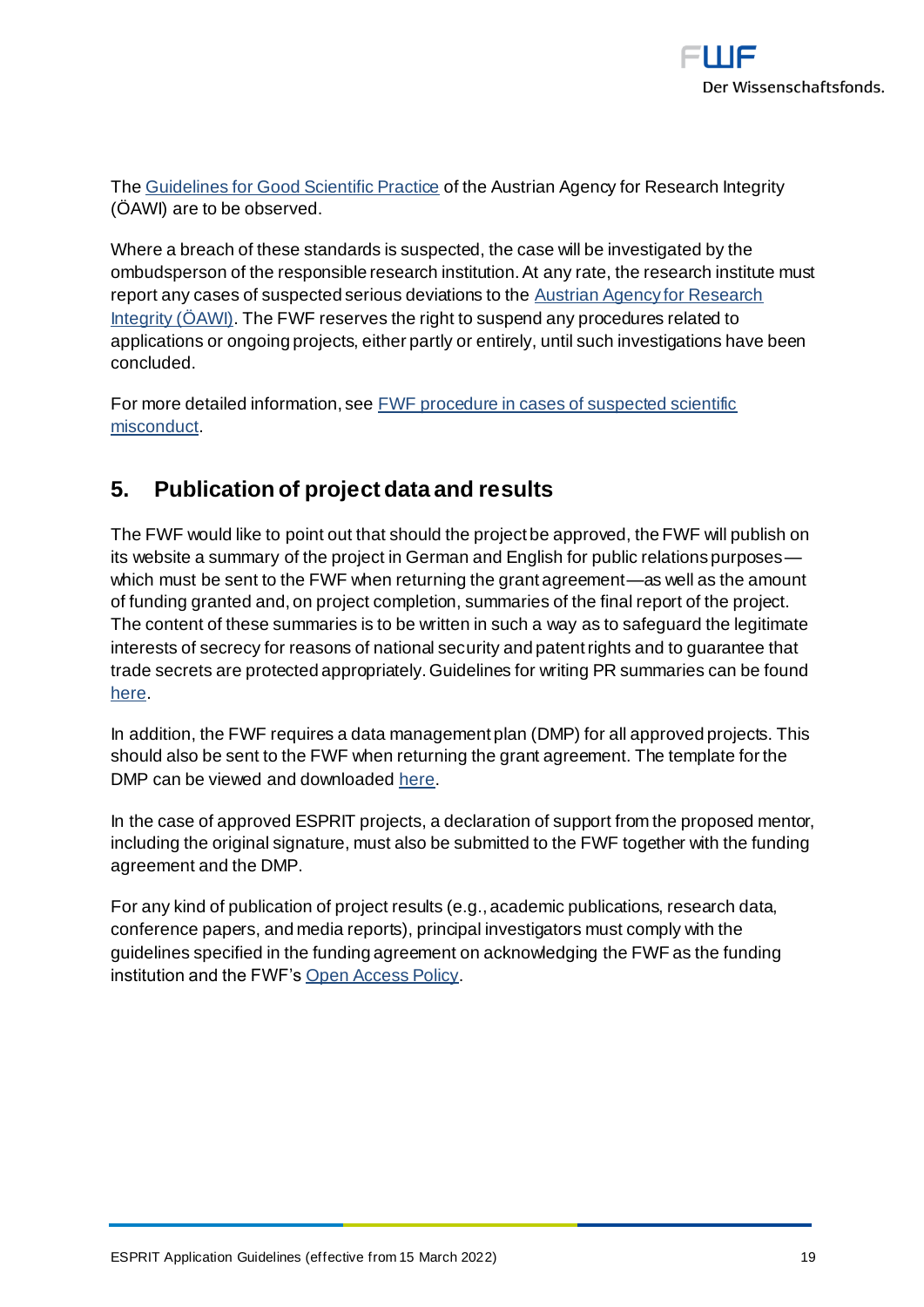

# <span id="page-19-0"></span>**Annex 1: Notes and questions for reviewers in the ESPRIT programme<sup>6</sup>**

In all of its programmes, the FWF actively supports equal opportunities and equal treatment. The review of an application must not put researchers at a disadvantage for non-researchrelated reasons such as age, gender, etc. For example, the review of applications should not focus on the researcher's actual age, but on the relation between the researcher's previous research achievements and the length of their research career. Our commitment to equal opportunities also means taking into account breaks or delays in the principal investigator's research career (e.g., due to parental leave; long-term or chronic illness; disability; caring responsibilities; etc.), which may have led to publication gaps, atypical career paths, or limited international research experience.

Only the most important academic publications (no more than 10) and the most important additional research achievements (no more than 10) of the principal investigator are to be considered when evaluating the application. As a signatory to the *[San Francisco Declaration](https://sfdora.org/read/)  [on Research Assessment \(DORA\)](https://sfdora.org/read/)*, the FWF also emphasises that, in assessing research performance, reviewers should refrain from using journal-based metrics such as the Journal Impact Factor.

Please review the present application<sup>7</sup>, using the following eight assessment criteria: 1) innovation and originality, 2) quality of the planned research, 3) approach and feasibility, 4) principal investigator's qualifications, 5) ethics and gender, 6) contribution to career development and suitability of the mentor, 7) suitability of the research institute, and 8) overall evaluation. For each of these criteria except 5) we ask you for both written comments and a rating on a scale from "excellent" to "poor". Please be aware, however, that the FWF's funding decision will be based primarily on reviewers' written assessments rather than the ratings assigned.

Please keep in mind that sections 1 and 2 will be forwarded to the applicant in its entirety and in anonymous form.

# **Section 1:**

-

# **1. Innovation and originality**

Is the proposed research innovative? Does it make an original contribution to its field?

<sup>&</sup>lt;sup>6</sup> Further information can be found on our w ebsite: **FWF's corporate policy and mission** or Application [Guidelines for the ESPRIT Programme.](https://www.fwf.ac.at/fileadmin/files/Dokumente/Antragstellung/ESPRIT/esp_application-guidelines.pdf)

 $7$  The application must meet the FWF's formal requirements Please bear these in mind w hen w riting your review . (Key formal requirements: 20 pages max. for the project description including figures and tables; 5 pages max. for the list of references; 3 pages max. for each academic CV, including a description of previous research achievements and the ten most important publications. For further details see Application Guidelines [for the ESPRIT Programme\)](https://www.fwf.ac.at/fileadmin/files/Dokumente/Antragstellung/ESPRIT/esp_application-guidelines.pdf)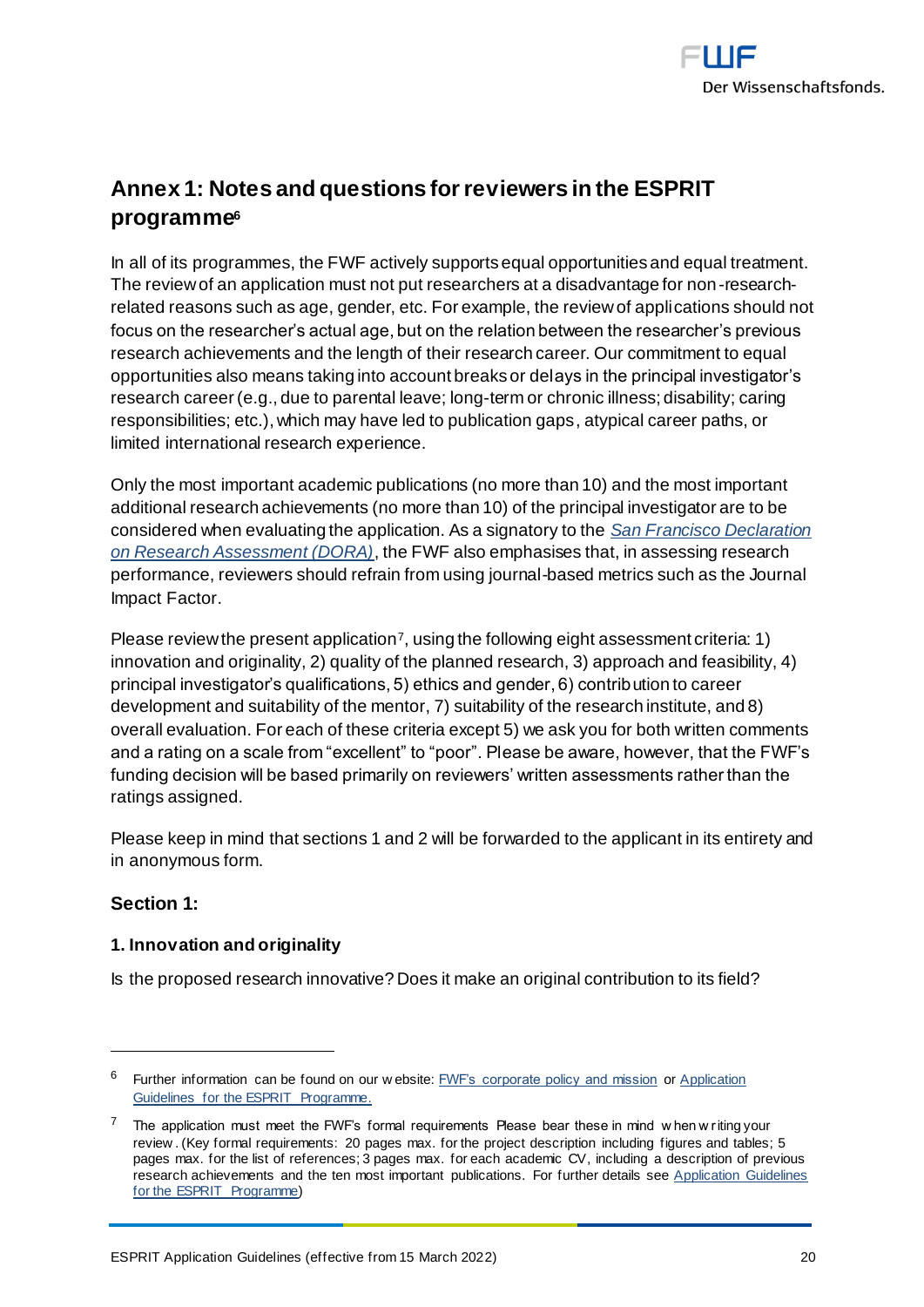

#### **2. Quality of the proposed research**

Are the research questions formulated clearly? Are they timely, challenging, and likely to lead to relevant insights?

#### **3. Approach and feasibility**

Is the research design well-conceived, clearly formulated, and suitable for answering the research question(s)? Is there a well-organised work plan? Have the methods been chosen well and does the proposal describe them in sufficient detail?

#### **4. Qualifications of the principal investigator**

How well is the principal investigator qualified to carry out the proposed research? How would you assess the academic qualifications of the principal investigator? In evaluating the principal investigator's qualifications, please consider their career stage, taking into account unusual career paths and circumstances that may have slowed down their progress (e.g., parental leave, long-term or chronic illness, disability, caring responsibilities).

#### **5. Ethics and gender**

*Ethics:* Have ethical considerations been addressed satisfactorily?

*Gender:* The principal investigator is required to address any relevant sex-specific and/or gender-related elements inherent in their research questions and/or research design. Please assess whether their treatment of these components is adequate.

# **6. Contribution of the research project to the career development of the principal investigator and the suitability of the mentor and the planned career development measures for increasing the principal investigator's long-term career prospects**

Does the research project contribute to the principal investigator developing an independent research profile? How important is the research project for continuing to develop the principal investigator's skills? Is the mentor qualified to assist the principal investigator's career? Are the planned measures (in terms of mentoring, networking, acquisition of skills, etc.) described in a plausible manner and can they be expected to contribute to the principal investigator's career development?

# **7. Suitability of the research institute for implementing the planned project and the project's contribution to enhancing the research institute (expected added value)**

Can the principal investigator turn to the research institute (or, where applicable, to the cooperation partners) for expertise on the respective subject area? Is the project integrated into the activities of the research institute and does the project contribute to enhancing the research institute?

#### **8. Overall evaluation**

What is your overall impression of the project proposal? Specifically, what would you consider its key strengths and weaknesses? Please give reasons for your answers, taking as much space as you need.